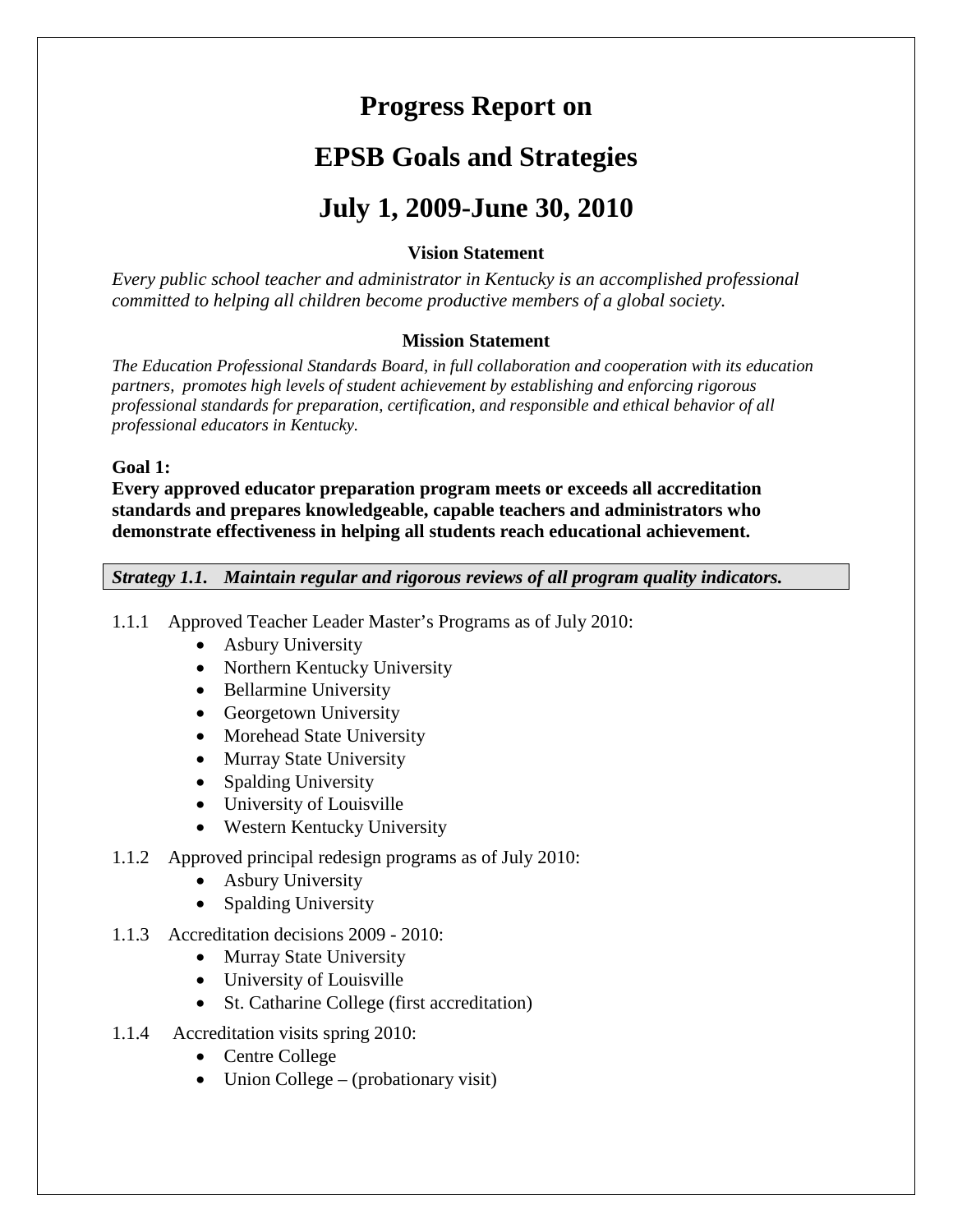- 1.1.5 Accreditation visits fall 2010:
	- Eastern Kentucky University
	- University of the Cumberlands

# 1.1.6 Table 1: Programs reviewed in 2009-2010

| <b>Institution</b>            | <b>Programs Reviewed (Total)</b>           | <b>Status of Review</b>              |
|-------------------------------|--------------------------------------------|--------------------------------------|
|                               | MSD P-12 Bachelor's dual cert and          | Board Approved 8/09                  |
| <b>Asbury University</b>      | Master's additional (2)                    |                                      |
|                               | Off-site campus request $(1)$              | Board Approved 10/09                 |
|                               | Principal P-12 (1)                         | Board Approved 1/10                  |
| <b>Bellarmine University</b>  | Teacher Leader Master's (1)                | Board Approved 9/09                  |
|                               | Pre-Conditions, Elementary P-5, Integrated | Pending Resubmission;                |
| <b>Boyce College</b>          | Music $P-12(5)$                            | Boyce withdrew Integrated            |
|                               |                                            | Music proposal                       |
|                               | IECE B-P Bachelor's (1)                    | Board Approved 8/09                  |
| Campbellsville University     | Off-site campus request $(1)$              | Board Approved 8/09                  |
|                               | Environmental Ed P-12 Endorsement          | Board Approved 1/10                  |
|                               | Bachelor's & Grad Levels (2)               |                                      |
| Eastern Kentucky University   | School Safety Endorsement (1)              | Pending 8/10 Board Decision          |
| Georgetown College            | Teacher Leader Master's (1)                | Board Approved 3/10                  |
|                               | Rank $I(1)$                                | Board Approved 3/10                  |
|                               | Conceptual Framework, Continuous           | Pending Rejoinder and                |
| Mid-Continent University      | Assessment Plan, Elementary P-5 (3)        | <b>Accreditation Visit in Spring</b> |
|                               |                                            | 2011                                 |
| Midway College                | MAT 5-9, 8-12 Math/Biology/English, and    | Pending Review of Rejoinder          |
|                               | LBD $P-12(3)$                              | and Board Approval                   |
| Morehead State University     | Environmental Ed Endorsement P-12 (1)      | Board Approved 8/09                  |
|                               | Teacher Leader Master's (1)                | Board Approved 8/09                  |
| Murray State University       | Teacher Leader Master's (1)                | Board Approved 8/09                  |
|                               |                                            | Pending Rejoinder and                |
| Northern Kentucky University  | All $(35)$                                 | <b>Accreditation Visit in Spring</b> |
|                               |                                            | 2011                                 |
| <b>Spalding University</b>    | School Guidance Counselor (1)              | Board Approved 8/09                  |
|                               | Redesigned Principal P-12 (1)              | Board Approved 5/10                  |
| St. Catharine College         | Elementary P-5 $(1)$                       | Board Approved 5/10                  |
|                               | 5-9 English and Science (3)                | Board Approved 5/10                  |
|                               | Instrumental Music P-12 (1)                | Board Approved 8/09                  |
|                               | Vocal Music P-12 (1)                       | Board Approved 8/09                  |
| University of the Cumberlands | Ed.S. with Supervisor of Instruction and   | Board Approved 8/09                  |
|                               | Superintendent certification (1)           |                                      |
|                               | MAT and Option 6 in 8-12 Biology,          | Board Approved 9/09                  |
|                               | Chemistry, Earth Science, and Physics (2)  |                                      |
| University of Kentucky        | Option 7 Pilot Proposal (1)                | Board Approved 5/10                  |
| University of Louisville      | Teacher Leader Master's (1)                | Board Approved 1/10                  |
|                               | Teacher Leader Master's (1)                | Board Approved 1/10                  |
|                               | GSKy Teach Pilot proposal (1)              | Board Approved 3/10                  |
| Western Kentucky University   |                                            | Pending Rejoinder and                |
|                               | All $(52)$                                 | <b>Accreditation Visit in Spring</b> |
|                               |                                            | 2011                                 |
| <b>TOTAL</b>                  | 129                                        |                                      |
|                               |                                            |                                      |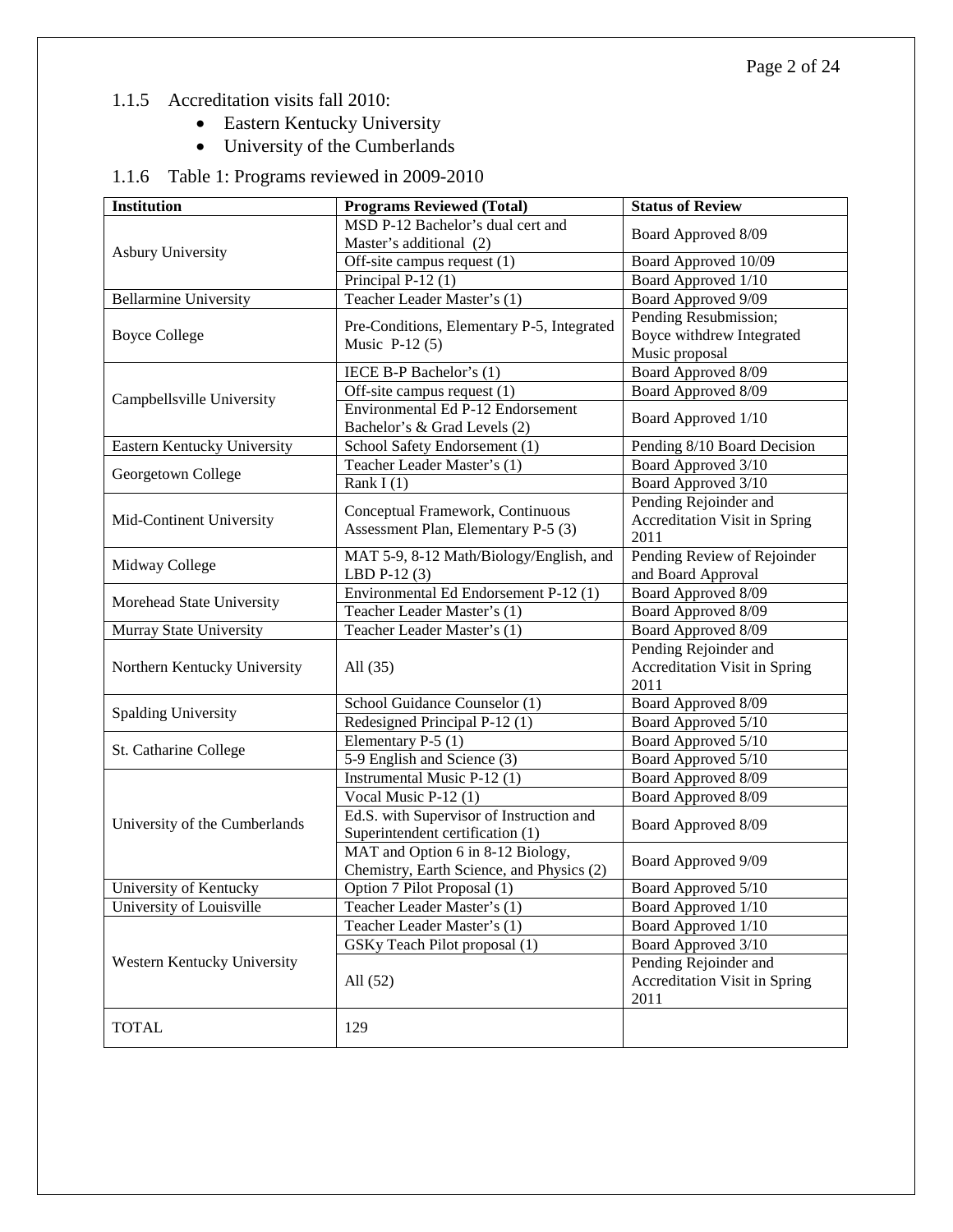*Strategy 1.2. Document and publish information on the quality of each preparation program.*

- 1.2.1 The Accreditation Audit Committee completed biennial reviews for five (5) institutions:
	- Asbury University
	- Lindsey Wilson College
	- Mid-Continent University
	- Northern Kentucky University
	- Transylvania University
- 1.2.2 All program approval recommendations were reviewed by Content Area Program Reviewers and the Reading and Continuous Assessment Review Committees.
- 1.2.3 All accreditation recommendations were presented to the EPSB from the Accreditation Audit Committee.
- 1.2.4 The Kentucky Educator Preparation Program Report Card was updated for all institutions in January following submission of Annual Reports and includes current accreditation information.
- 1.2.5 Institutions participating in the NCATE accreditation pilots 2010-2012 include:
	- Berea College
	- Morehead State University
	- Spalding University
	- Western Kentucky University

#### *Strategy 1.3. Provide technical assistance to support program improvement.*

- 1.3.1. The EPSB approved the charter for the Committee to Review Superintendent Programs (CRSP) in January 2010. Participants include all institutions offering superintendent programs, educational agencies, and new and experienced superintendents.
- 1.3.2. A panel of experts was convened to finalize improvements to the Continuing Education Option program. The experts included representation from university faculty, experienced CEO coaches, and a National Board teacher.
- 1.3.3. Technical assistance was provided to institutions of higher education (IHE) regarding Teacher Leader Master's program submissions.
- 1.3.4. Technical assistance was provided to IHEs regarding the principal program redesign.
- 1.3.5. Technical assistance on accreditation and program approval was provided to all institutions that requested support.
- 1.3.6. Technical assistance was provided to IHEs regarding the online Cooperating Teacher Program computer application.
- 1.3.7. Interpretation and implementation of state regulations related to student teacher placement in the Cooperating Teacher Program was provided by EPSB staff.
- 1.3.8. Guidance was provided to IHE personnel to ensure that each Kentucky student teacher is placed with a qualified supervising teacher through the Cooperating Teacher Program.
- 1.3.9. Technical assistance was provided on the EPSB IHE admission and exit data reports.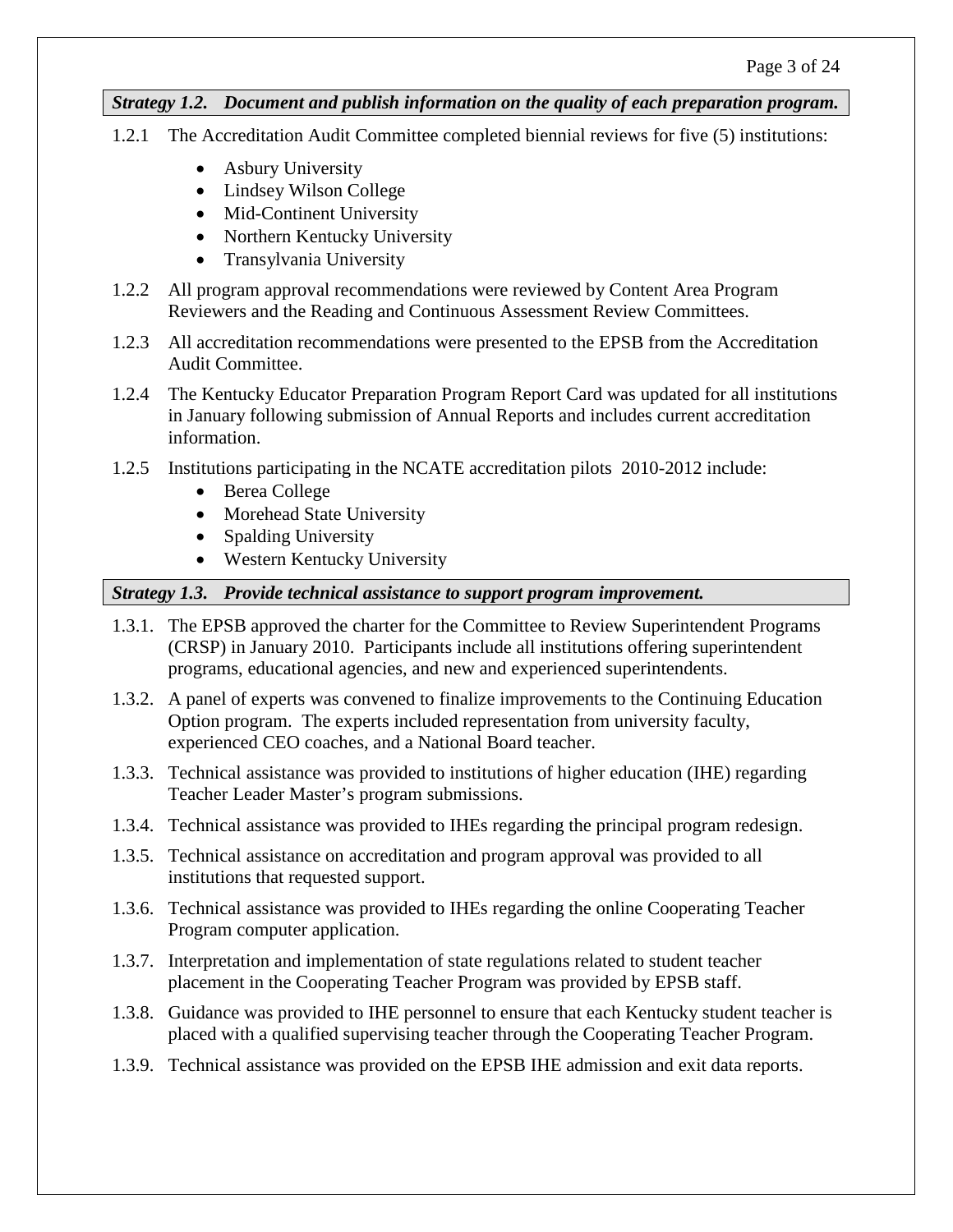- 1.3.10. Assistance was provided to IHEs regarding the Higher Education Opportunity Act (HEOA) Title II report.
- 1.3.11. DEP staff facilitated having representatives from WESTAT and the Educational Testing Service at the KACTE Spring 2010 Conference to discuss the new HEOA Title II Report.
- 1.3.12. Staff provided general assistance to IHEs through emails and the telephone.

#### *Strategy 1.4. Utilize research to inform program improvements.*

- 1.4.1. Leadership staff are provided access to a variety of educational publications:
	- American Education Research Association Journal
	- American Association of Colleges of Teacher Education Policy Briefs-online
	- Association for Supervision and Curriculum Development
	- Education Week
	- The Chronicle of Higher Education
	- Education Trust Equity Express-monthly and online
	- NCATE quarterly newsletter
	- NASDTEC quarterly newsletter
	- The Journal of Law and Education
- 1.4.2. EPSB staff participated in webinars on the NCATE redesign, Title II HEOA redesign, Common Core Standards, AACTE's teacher preparation and clinical experiences, and NCATE/TEAC unification plans.
- 1.4.3. The division director of PLA participated in the SREB conference in May 2010 focused on improving administrative leadership in the schools.
- 1.4.4. The EPSB-appointed Committee to Review Admission and Clinical Experiences (CRACE) was convened to review research and make recommendations for admissions to and clinical experiences in pre-service teacher preparation programs.
- 1.4.5. Division directors for Professional Learning and Assessment and Educator Preparation represented the EPSB on the Interstate New Teacher Assessment and Support Consortium (INTASC) offered through the Council of Chief State School Officers (CCSSO).
- 1.4.6. The division director of Professional Learning and Assessment (PLA) attended the statewide initiative of Rick Stiggins' work, Continuous Assessment for Student Learning (CASL), as part of a consortium of districts, state agencies, and colleges/universities.
- 1.4.7. The executive director and division directors attended the Unbridled Learning Summit.
- 1.4.8. The PLA division director and staff collaborated with university, district, and education cooperative staff to co-deliver a new train-the-trainers KTIP module.
- 1.4.9. The executive director served on the working group sponsored by the Educational Testing Service (ETS) to develop teacher leader standards.
- 1.4.10. The executive director served on the Wallace Foundation's Leading Change Learning Community that focused on sustaining systemic organizational changes in preparing school leaders.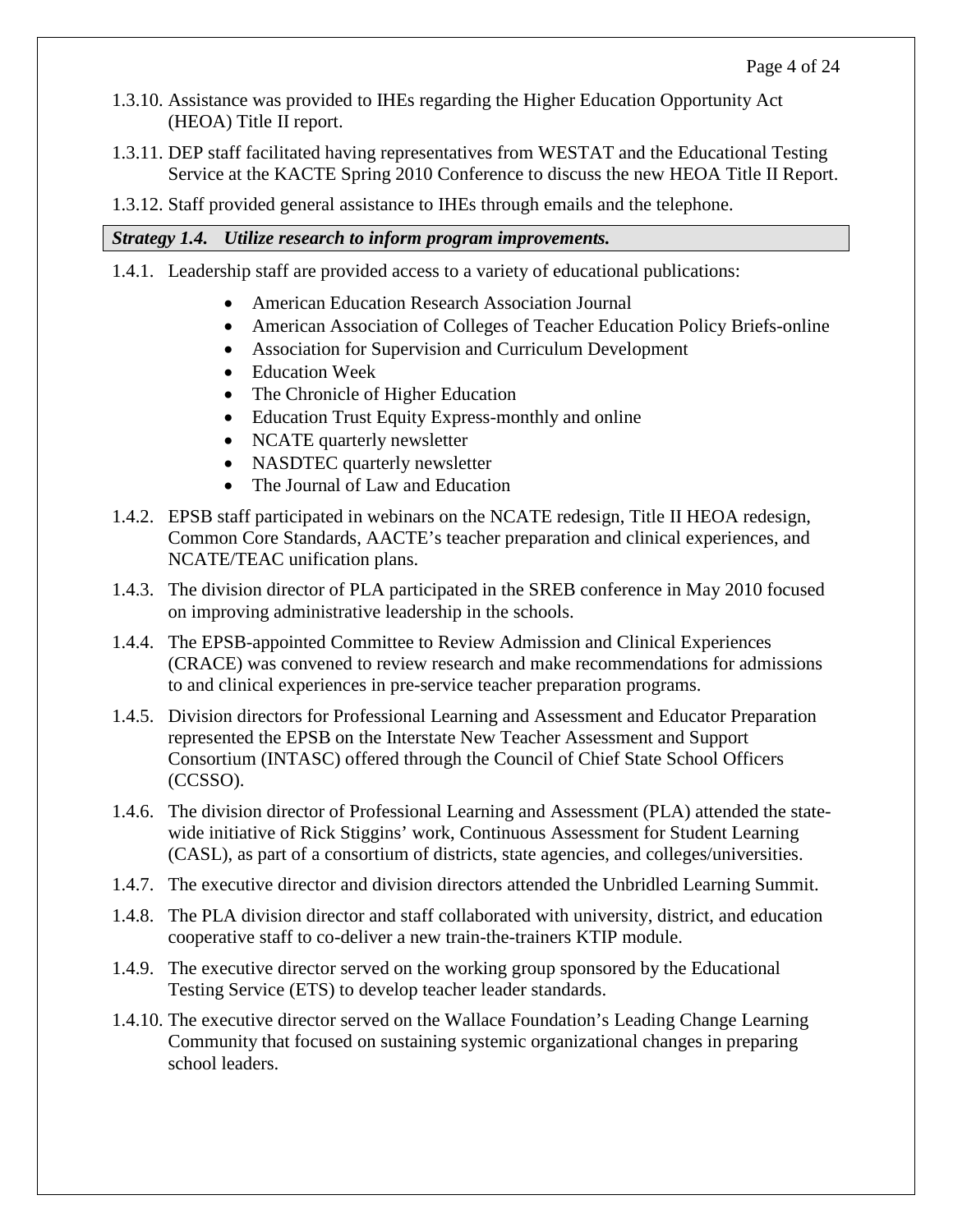1.4.11. The division director of PLA participated in the Teacher Quality Workshop in May 2010 focused on improving teacher evaluations to increase student learning.

*Strategy 1.5. Review programs to ensure focus on student learning.*

- 1.5.1. The EPSB-appointed committee to review teacher leader master's degree program submissions was convened.
- 1.5.2. Training was provided to update the skills and knowledge of the members of the Continuous Assessment Review Committee and the Reading Committee.
- 1.5.3. Current pre-service program review guidelines were revisited in preparation for the NCATE partnership renewal.
- 1.5.4. The EPSB-appointed committee to review the redesigned principal program submissions was convened to ensure that all components are present and focused on instructional leadership.
- 1.5.5. Based on the EPSB-approved recommendations from the Continuing Education Option Task Force, the first cohorts with the new CEO began. The new CEO included information gained from various professional development experiences e.g., professional learning communities, assessment for learning, and high-quality professional development.
- 1.5.6. Based on requirements of the Race to the Top Grant proposal from the U.S. Department of Education, the division directors of Professional Learning and Assessment and Educator Preparation attended regular meetings to provide guidance for programmatic changes to educator preparation programs and evaluations of teachers and leaders as part of the requirements of the Great Teachers and Leaders subcommittee.
- 1.5.7. The executive director served on the federal Race to the Top grant proposal steering committee.
- 1.5.8. The division director of Professional Learning and Assessment participated in monthly meetings to provide guidance to the higher education faculty regarding principal preparation redesign.

#### *Strategy 1.6. Maintain a focus on continuous improvement of all preparation programs.*

- 1.6.1 NCATE/State and State-only visit protocols are being reviewed to accommodate the new NCATE accreditation redesign.
- 1.6.2 Board of Examiner training was provided in June 2010 in preparation for the new NCATE accreditation redesign.
- 1.6.3 EPSB staff presented at the 2009-2010 KACTE summer retreat, fall and spring conferences.
- 1.6.4 The endorsement program guidelines were revised to include the Kentucky Core Academic Standards for the new endorsements (i.e., Reading Endorsement and Literacy Specialist, Elementary Math Specialist).
- 1.6.5 Staff attended the INTASC Conference to review the new INTASC teacher standards.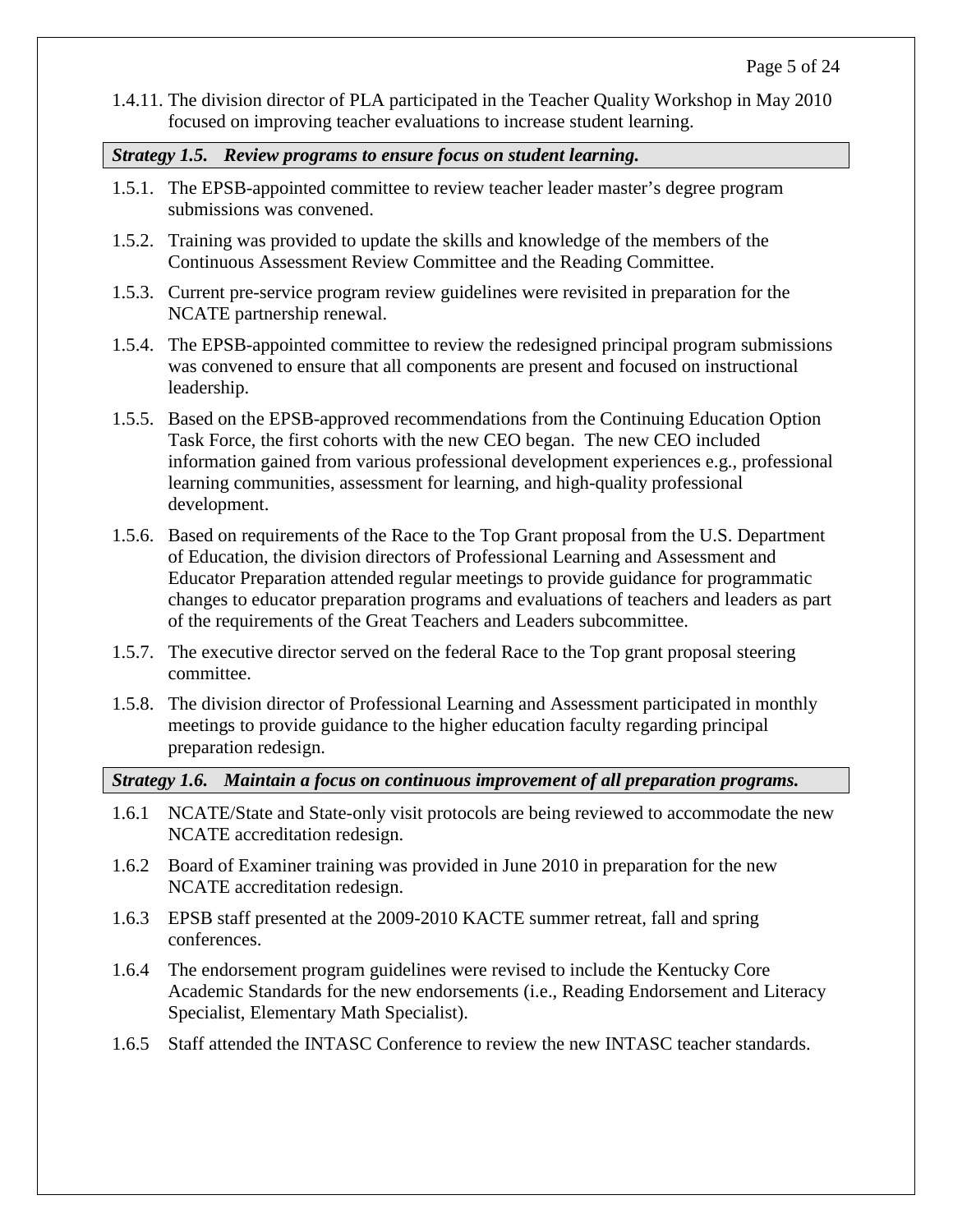- 1.6.6 Staff represented the EPSB on the Kentucky Department of Education's Deployment and Teacher Effectiveness committees in developing strategies for implementation of Senate Bill 1.
- 1.6.7 The EPSB and KACTE were updated on the unification efforts of NCATE/TEAC.
- 1.6.8 The executive director participated in two NCATE visits outside of Kentucky and has been reappointed to another three-year term as a member of the national NCATE Board of Examiners.

#### *Strategy 1.7. Provide accurate and reliable data to support decision making.*

- 1.7.1. The Division of Educator Preparation collects data and presents to the EPSB the annual Cooperating Teacher Data Report.
- 1.7.2. The pass rates on Praxis II tests are reviewed annually, and the results are presented to the EPSB.
- 1.7.3. The annual HEOA Title II Report is collected and presented to the EPSB.
- 1.7.4. The items on the EPSB new teacher survey have been rewritten to align with the Kentucky Teacher Standards.
- 1.7.5. The new teacher survey is conducted biennially and the results presented to the EPSB.
- 1.7.6. The executive director serves on the teacher working conditions steering committee. The working conditions survey will provide valuable information to the EPSB and teacher preparation programs.
- 1.7.7. The Division of Educator Preparation working with EPSB technology staff continues to improve the connectivity for the Cooperating Teacher System.
- 1.7.8. Vital institutional and program information is updated regularly on the EPSB website.
- 1.7.9. The accreditation and program approval processes have been documented and reviewed with a business analyst. This process has been undertaken in anticipation of making recommendations to the EPSB on ways to streamline and improve the program review protocols.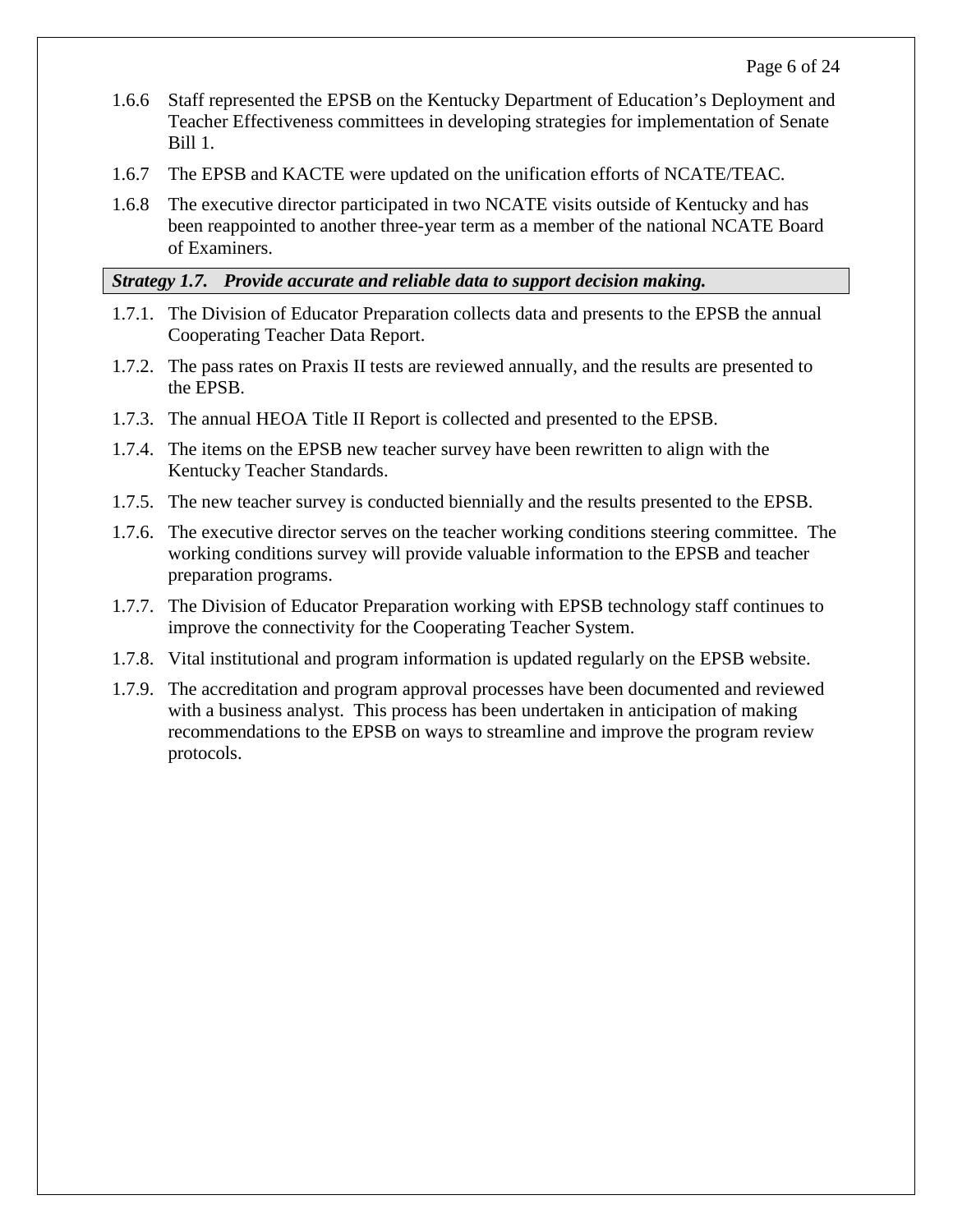#### **Goal 2: Every professional position in a Kentucky public school is staffed by a properly credentialed educator.**

# *Strategy 2.1. Document every assignment of educators in Kentucky public schools.*

- 2.1.1. Uncertified teachers or those teaching out of their appropriate areas are identified in the Local Educator Assignment Data (LEAD) report, conducted by EPSB staff each fall and spring. Although we still cannot say that there are no teachers "kicking out" on this report, we can say that there is a steady, albeit small, narrowing of the gap. Overall, the percentage of teachers who are clearing the report has risen from 99.90% in Fall 2006 to our most recent report, Fall 2009, where 99.97% of teachers cleared. To put this into actual numbers, of the 41,786 teachers audited in the Fall 2009 report, only 22 kicked out due to a problem with certification for all or (usually) part of their teaching schedule. Of those 22 "kick outs," though, nine were vacant teaching positions at the time of reporting. All of these problems were rectified after KDE contacted districts concerning them, and no SEEK funding was withheld during the 2009-10 school year due to LEAD errors.
- 2.1.2. In addition, discrepancies between educator credentials and the MUNIS job class held dropped from over 950 when first checked in Fall 2005 to seven in Fall 2009. The MUNIS information, received from KDE annually in the fall, is used by EPSB staff to examine non-teaching positions. Because EPSB staff has suggested corrective action during each LEAD report, it is anticipated that districts will maintain this high compliance rate during the 2010-11 school year.

# *Strategy 2.2. Document the highly qualified status of all Kentucky teachers as required under NCLB.*

2.2.1 The Highly Qualified Teacher (HQT) Report as required by the No Child Left Behind Act (NCLB) was completed in the spring of 2010. Based upon data entry by the local school districts, Kentucky has 98.3% of its teachers who meet highly qualified status in core academic areas as defined by NCLB. This figure is compared to a 98.8% HQ rate reported for 2008-09. This slight decrease may be attributed to the way in which teachers of students with moderate and severe disabilities (MSD) must be reported to the federal government. During the December 2009 federal audit of Kentucky's HQT data, the audit team found that the state was not reporting the HQ status of MSD teachers in compliance with federal requirements. Therefore, immediate action was taken by EPSB staff to ensure that the Spring 2010 reflected HQT to comply with federal interpretation. The complete state-wide HQ teacher report is available by grade range and poverty levels via [www.kyepsb.ky.gov](http://www.kyepsb.ky.gov/) .

#### *Strategy 2.3. Monitor the validity and reliability of teacher and administrator assessments.*

2.3.1 ETS, in coordination with the American Council on Teaching of Foreign Languages (ACTFL), developed new world language tests: French (0174), German (0183), and Spanish (0195). In May 2009, Kentucky teachers and teacher educators participated in a review of the tests and recommended moving forward with a Standard Setting Study (SSS) toward adoption of the tests. In July and August 2009, Kentucky teachers and teacher educators participated in the multi-state SSS of the newly developed tests. In May 2010, the Board approved the recommendation to begin using these assessments in 2011.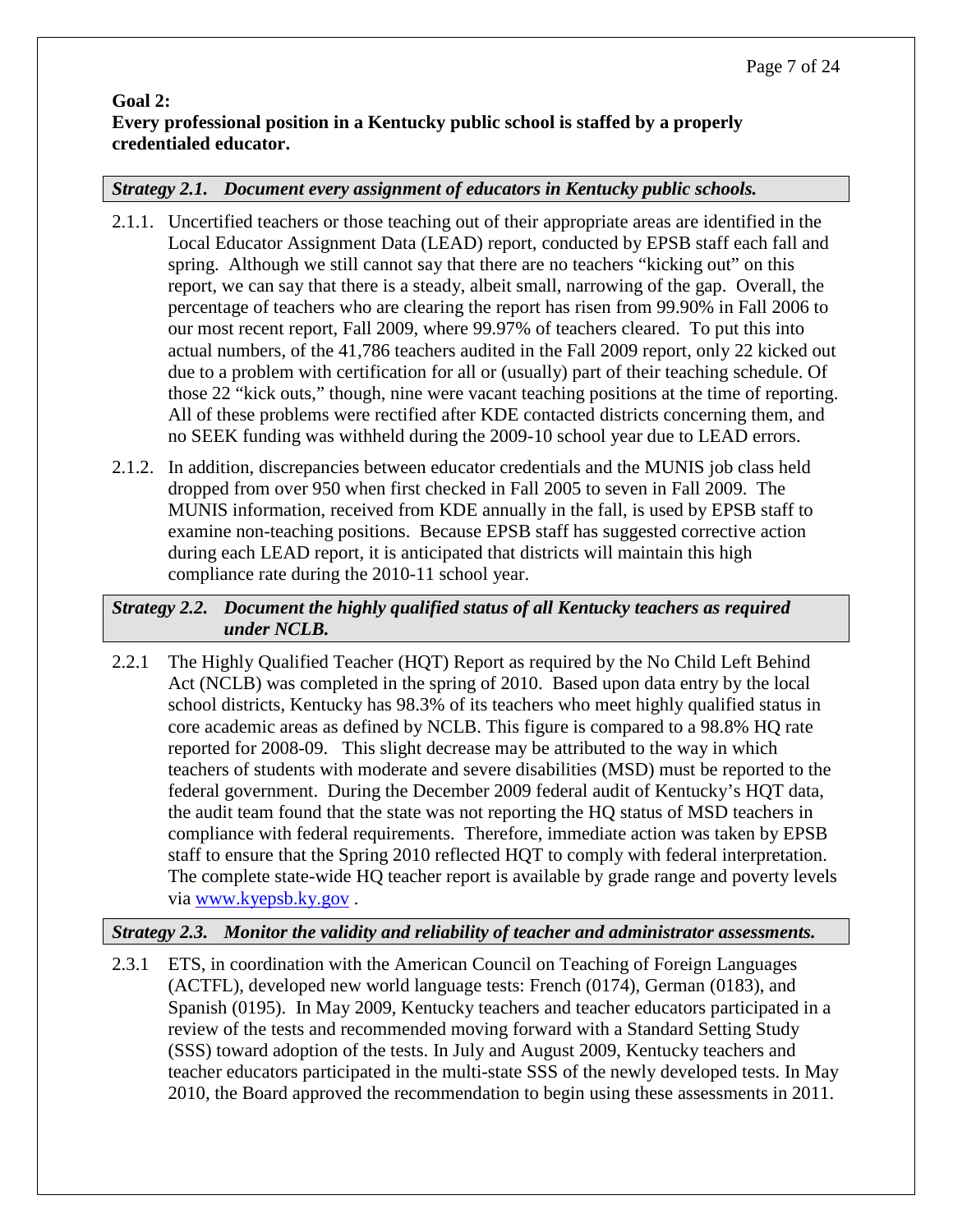- 2.3.2 In an effort to explore options for an individual seeking certification in both Health and Physical Education (PE), June 2009, the EPSB hosted a review of the Praxis II Health and Physical Education (0856) test. Both teachers and teacher educators recommended moving forward with a SSS toward adoption of the test. In May 2010, the EPSB approved the recommendation to begin using the optional assessment in 2011. This will decrease the number of tests required of individuals seeking certification in both Health and PE from four to three.
- 2.3.3 The Educational Testing Service (ETS) revised the Business Education (0100) test. In September 2009, Kentucky teachers participated in a multi-state Standard Setting Study (SSS) of the new Business Education (0101) test. In May 2010, the EPSB approved the recommendation to begin using (0101) in 2011.
- 2.3.4 The newly developed Kentucky-specific Interdisciplinary Early Childhood Education (IECE) test (0023) was adopted September 2009. In May 2010, the Board approved the passing score recommendation, which was formulated after review of national and statespecific performance data. The passing score will be required in 2011.
- 2.3.5 Kentucky administrators and higher education faculty participated in a multi-state SSS for the newly developed School Leaders Licensure Assessment- SLLA (1011) in April and May of 2009. At the August 2009 Board meeting, the EPSB waived the passing score requirement of the newly developed SLLA until national and state-specific performance data could be gathered and EPSB staff could convene a Kentucky-specific SSS. Administrators and higher education faculty participated in a state-specific SSS in January 2010. In May 2010, the EPSB approved the recommended passing score to become effective 2011.
- 2.3.6 In October 2009, Kentucky practitioners and higher education faculty participated in a multi-state SSS of the newly developed Praxis II Teaching Reading (0204) test to determine whether the test is suitable for deeming teachers highly qualified (HQ) to teach reading. A state-specific study was also held in January 2010 to determine whether the test is valid for the Reading Specialist endorsement. In May 2010, the Board approved the recommendation to require (0204) of individuals seeking the Reading Specialist endorsement effective 2011. The test will also be used to deem teachers currently certified to teach reading as HQ in reading. Once performance data have been gathered, a passing score recommendation will be taken to the Board.
- 2.3.7 In March 2010, Kentucky practitioners and higher education faculty participated in a review of the Reading Specialist (0300) test to determine whether the test may be valid for the new Literacy Specialist endorsement. As recommended by the review panel, a SSS is scheduled for July 2010 in order to validate the test and formulate a study value (recommended passing score).
- 2.3.8 ETS is currently in the process of developing a Chinese World Language test that will be reviewed for possible use in Kentucky.
- 2.3.9 ETS is in the process of revising several content area tests. Kentucky teachers and teacher educators have participated in multi-state SSSs for social studies and physical education. Other areas scheduled for revision are art, English, math, and music.
- 2.3.10 ETS has agreed to provide states with a standards match of currently used tests to the new Common Core and/or state-specific standards.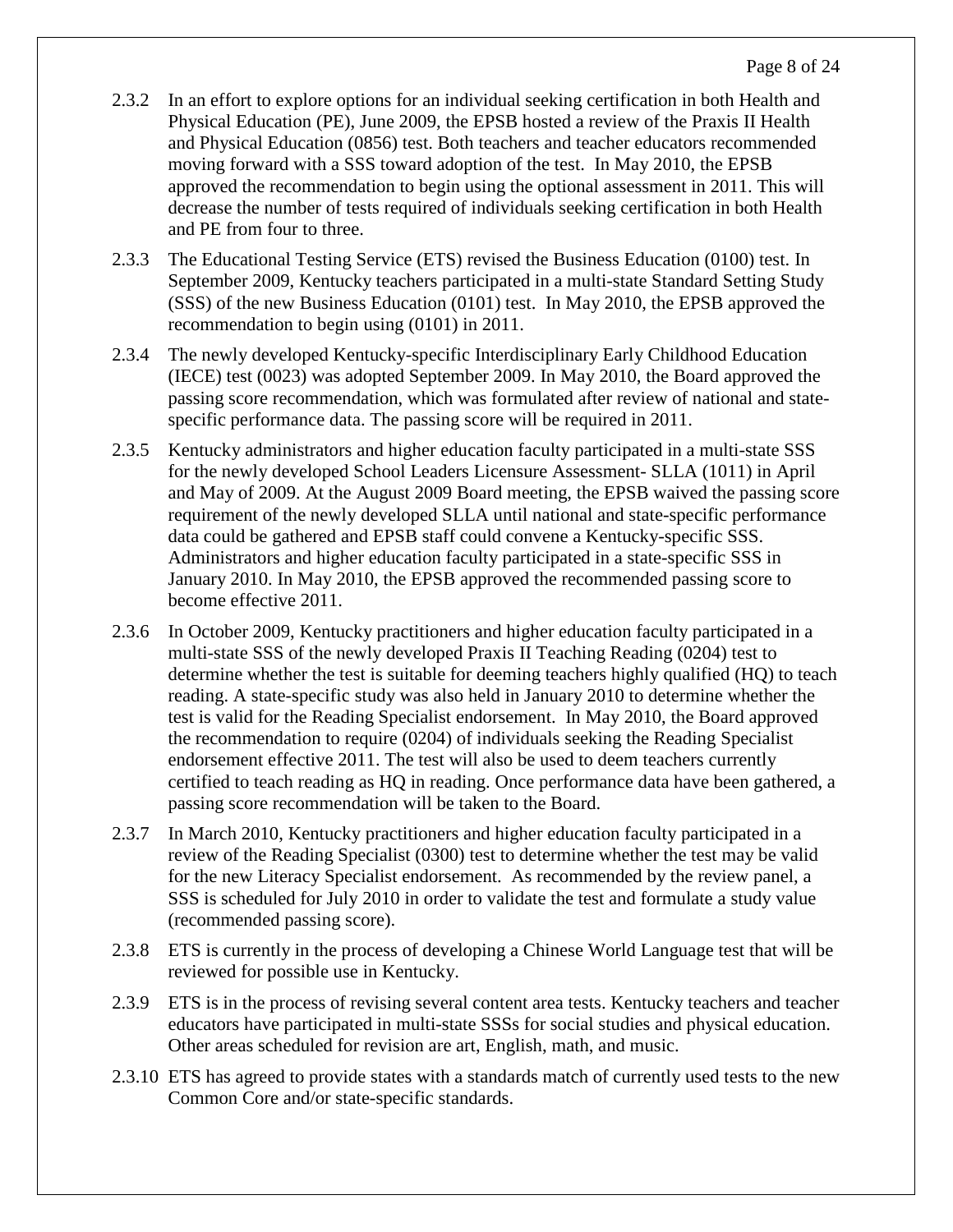*Strategy 2.4. Document and publish the results of all assessments required of new teachers and new administrators.*

| <b>Academic</b><br>Year | <b>Number of Praxis I</b><br>test takers who took<br>the test in Kentucky | <b>Number of Praxis I</b><br>test takers who took<br>the test outside of<br><b>Kentucky but</b><br>requested scores be<br>sent to Kentucky | <b>Number of Praxis I</b><br>tests administered in<br><b>Kentucky</b> |
|-------------------------|---------------------------------------------------------------------------|--------------------------------------------------------------------------------------------------------------------------------------------|-----------------------------------------------------------------------|
| 2004-2005               | 1,402                                                                     | 102                                                                                                                                        | 3,917                                                                 |
| 2005-2006               | 1,141                                                                     | 86                                                                                                                                         | 3,401                                                                 |
| 2006-2007               | 1,020                                                                     | 77                                                                                                                                         | 2,678                                                                 |
| 2007-2008               | 1,111                                                                     | 73                                                                                                                                         | 3,045                                                                 |
| 2008-2009               | 912                                                                       | 98                                                                                                                                         | 2,603                                                                 |

2.4.1. Table 3: Five-Year Summary of Praxis I Tests

2.4.2. Table 4: Five-Year Summary of Praxis II Tests

| <b>Academic</b><br>Year | <b>Number of Praxis II</b><br>test takers who took<br>the test in Kentucky | <b>Number of Praxis II</b><br>test takers who took<br>the test outside of<br><b>Kentucky but</b><br>requested scores be<br>sent to Kentucky | <b>Number of Praxis II</b><br>tests administered in<br>Kentucky |
|-------------------------|----------------------------------------------------------------------------|---------------------------------------------------------------------------------------------------------------------------------------------|-----------------------------------------------------------------|
| 2004-2005               | 6,134                                                                      | 683                                                                                                                                         | 13,130                                                          |
| 2005-2006               | 6,212                                                                      | 561                                                                                                                                         | 12,905                                                          |
| 2006-2007               | 5,894                                                                      | 592                                                                                                                                         | 11,980                                                          |
| 2007-2008               | 5,879                                                                      | 808                                                                                                                                         | 12,100                                                          |
| 2008-2009               | 6,013                                                                      | 965                                                                                                                                         | 11,948                                                          |

2.4.3. Table 5: Five-Year Summary of the School Leadership licensure Assessment (SLLA)

| <b>Academic</b><br>Year | <b>Number of SLLA test</b><br>takers who took the<br>test in Kentucky | <b>Number of SLLA test</b><br>takers who took the<br>test outside of<br><b>Kentucky but</b><br>requested scores be<br>sent to Kentucky | <b>Number of SLLA</b><br>tests administered<br>in Kentucky |
|-------------------------|-----------------------------------------------------------------------|----------------------------------------------------------------------------------------------------------------------------------------|------------------------------------------------------------|
| 2004-2005               | 412                                                                   | 41                                                                                                                                     | 412                                                        |
| 2005-2006               | 364                                                                   | 34                                                                                                                                     | 364                                                        |
| 2006-2007               | 293                                                                   | 16                                                                                                                                     | 295                                                        |
| 2007-2008               | 390                                                                   | 57                                                                                                                                     | 398                                                        |
| 2008-2009               | 377                                                                   | 30                                                                                                                                     | 378                                                        |

i. Counts include any examinee who took a test whether the score was reported or not.

ii. The academic year runs from September to August.

iii. Examinees whose test results were on hold or for security reasons are not included.

iv. SLLA data include only test code 1010.

v. PPST data include all formats (test codes 0710, 0720, 0730, 5710, 5720, 5730, 0711, 0721, and 0731)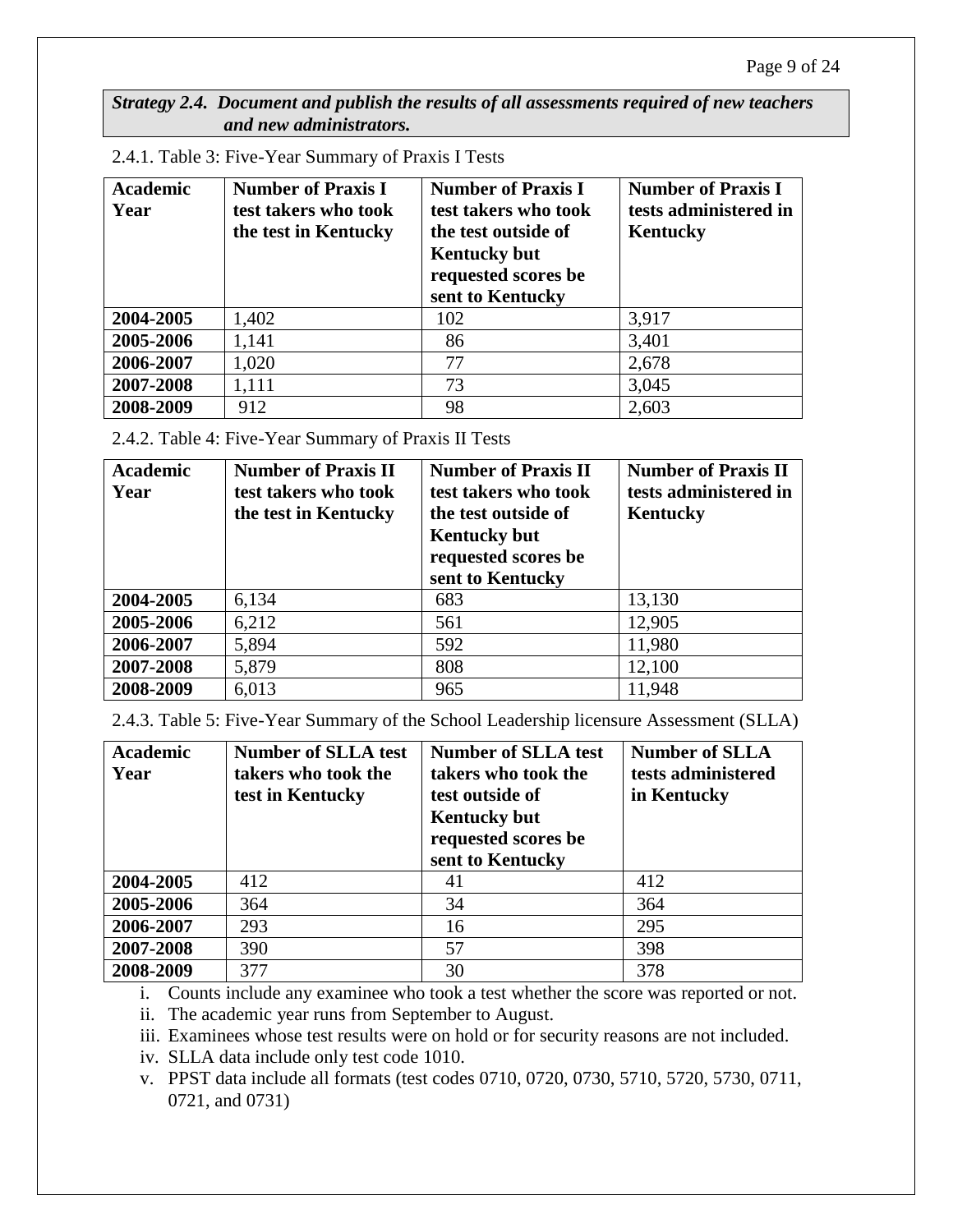| <b>Academic</b><br>Year | <b>Number of KYPT test</b><br>takers (paper and<br>pencil) | <b>Number of KYPT test</b><br>takers (on-line) | <b>Number of KYPT</b><br>tests administered<br>in Kentucky |
|-------------------------|------------------------------------------------------------|------------------------------------------------|------------------------------------------------------------|
| 2004-2005               | 486                                                        | N/A                                            | 511                                                        |
| 2005-2006               | 464                                                        | N/A                                            | 465                                                        |
| 2006-2007               | 358                                                        | 13                                             | 372                                                        |
| 2007-2008               | 268                                                        | 168                                            | 436                                                        |
| 2008-2009               | 190                                                        | 205                                            | 395                                                        |

2.4.4. Table 6: Five-Year Summary of the Kentucky Principal Test (KYPT)

i. 2008-2009 counts include only one test administration per candidate.

# *Strategy 2.5. Maintain a focus on continuous improvement of all traditional and alternative route certification procedures and processes.*

- 2.5.1 The Division of Certification continued to refine processing during 2009-10. All communication with applicants, formerly done via USPS mail, is now being done via email, which has speeded processing time and saved the agency in printing and postal costs. Enhancements have also been made to the EPSB website to make it more userfriendly for those wishing to check the status of an application or pay fees.
- 2.5.2 The leadership approach in the Division of Certification is based on ongoing communication with those who do the work on a daily basis. This has led to a regular dialogue between Certification staff and the director to maximize the deployment of interim summer staff to eliminate "choke points" during the busy season and streamline the certification process. Staff has had direct input, resulting in changes in how consultants handle the summer rush season. Despite the loss of one certification consultant, the staff has maintained a quick turnaround on the processing of certificates. This reduced turnaround time has not diminished the rapid response to phone and e-mail inquiries.
- 2.5.3 The work of the Certification Task Force (CTF) during the 2008-09 school year has continued to prove beneficial. New regulations resulting from the CTF were approved by the legislature in March 2010, and range from collaboration with KDE on SBDM trainings to educate councils regarding certification to changes in EPSB regulations to aid districts in finding and developing a larger pool of Highly Qualified Teachers. The director of the Division of Certification has presented these changes in meetings across the state (which will continue into summer 2010), and they have been very well received by district superintendents and human resources leaders.
- 2.5.4 While the agency still wants to move toward a more web-based system, funding cuts have resulted in the loss of programmers to develop these applications. The Division of Certification has been working on a grant-funded study through the EPSB's Technology Department to study ways the certification process may be more automated once funding becomes available. Despite funding cuts, the division did purchase, using certification fee revenue, a new electronic scanner to image records more efficiently as well as a new certificate printer.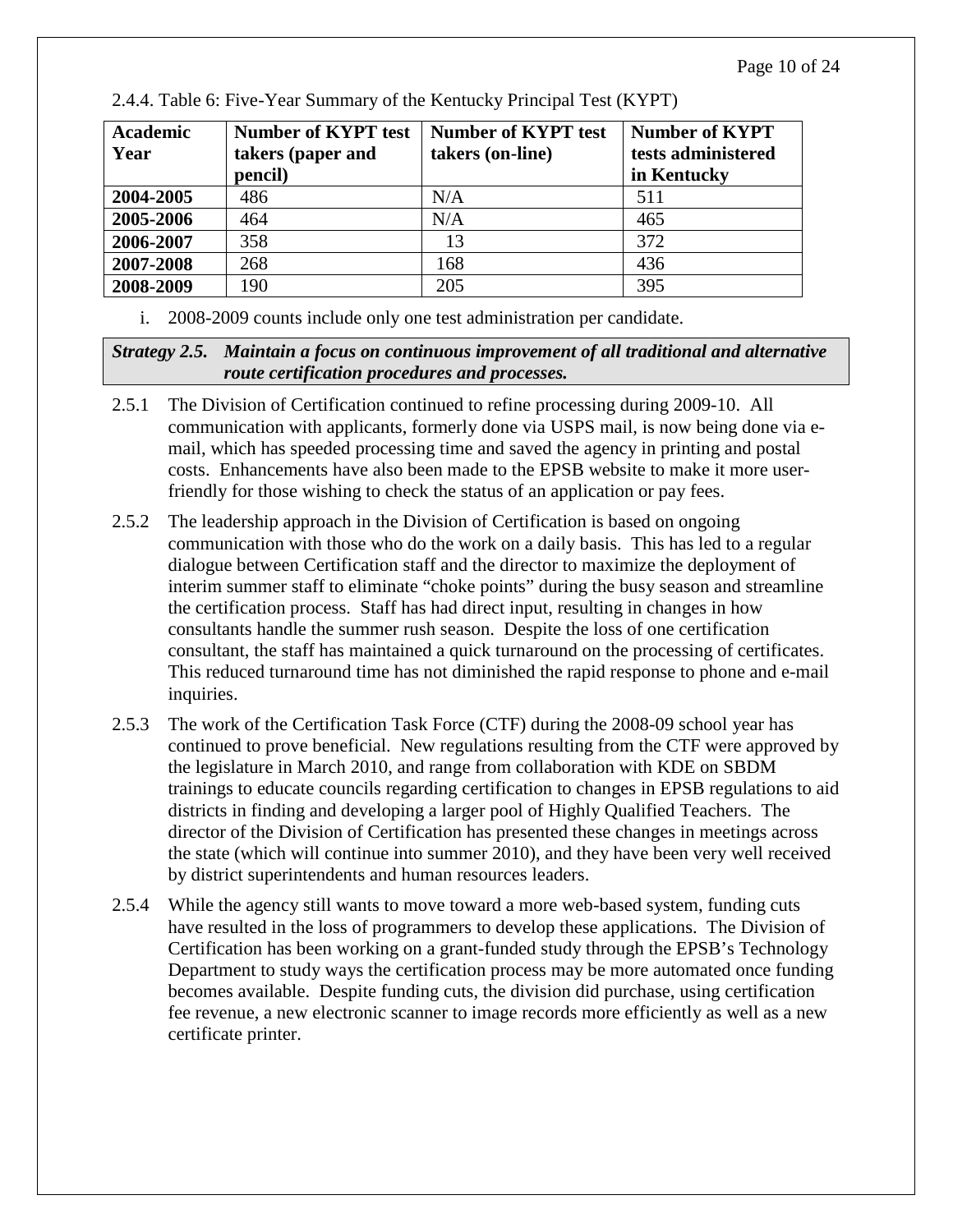# *Strategy 2.6. Provide accurate and reliable data to support decision making.*

- 2.6.1 The certification data system (Web E03) system has been enhanced to allow the Division of Certification director to view reports on the number of certificate transactions occurring daily. This is especially useful during the busy season to make changes in how we utilize personnel in responding to other inquiries. A new feature has been added to the EPSB website to allow interested parties to generate reports concerning the different types of alternative and emergency certificates issued during the year.
- 2.6.2 Due to funding restrictions plans remain on the shelf to upgrade the EPSB telephone system to allow data collection and provide more flexibility in routing calls.
- 2.6.3 The purchase of the Zoomerang software has been very helpful in providing timely data to the Board of a more anecdotal nature (and at low cost), e.g., information on the experiences of alternative certified teachers. Most recently, this software is being used to survey all EPSB partners to gather feedback on the staff's interaction and service to clients.
- 2.6.4 Besides the array of data we can gather internally, the certification division director continuously interacts with constituent groups to gather information relative to the division's services as well as possible needs of districts. These efforts include meeting with and/or presenting to human resources directors, university personnel, and other district personnel formally on at least 15 occasions per year. The director has also conducted a one-hour program for interested groups of human resources managers to inform and interact with them regarding the changes in certification regulations. Over 200 people participated in this voluntary training program during 2009-10.
- 2.6.5 The number of emergency, probationary, and alternative route certificates is also a data element which is requested often for decision making, especially outside the agency. Emergency certificate numbers declined again during this past year, from 482 in 2008-09 to 462 for 2009-10. This represents the sixth consecutive year the number of emergency certificates has declined. Many of these emergency-certified teachers do hold other types of full Kentucky teaching certifications or statements of eligibility in other teaching areas. This indicates that many of these emergency certifications are being requested to cover a partial schedule or one class only, and the teacher is fully trained (and often experienced) in pedagogy. It should also be noted that the number of probationary certificates dropped from 189 in 2008-09 to 160 in 2009-10.

| <b>SCHOOL YR</b> | $05 - 06$ | $06 - 07$ | $07 - 08$ | $08-09$ | $09-10$ |
|------------------|-----------|-----------|-----------|---------|---------|
| Emergency        | 961       | 832       | 583       | 482     | 462     |
| Probationary     | 358       | 302       | 258       | 189     | 160     |

- 2.6.6 Table 7: Emergency and Probationary Certificates (Five-Year Count)
- 2.6.7 Similar to emergency certificate numbers, the 2009-10 school year reflected a decrease in the number of Kentucky teachers using an alternative route to acquire certification. This is likely attributed to the overall hiring of fewer new teachers during the year across the state and the easing of shortages for LBD special education teachers.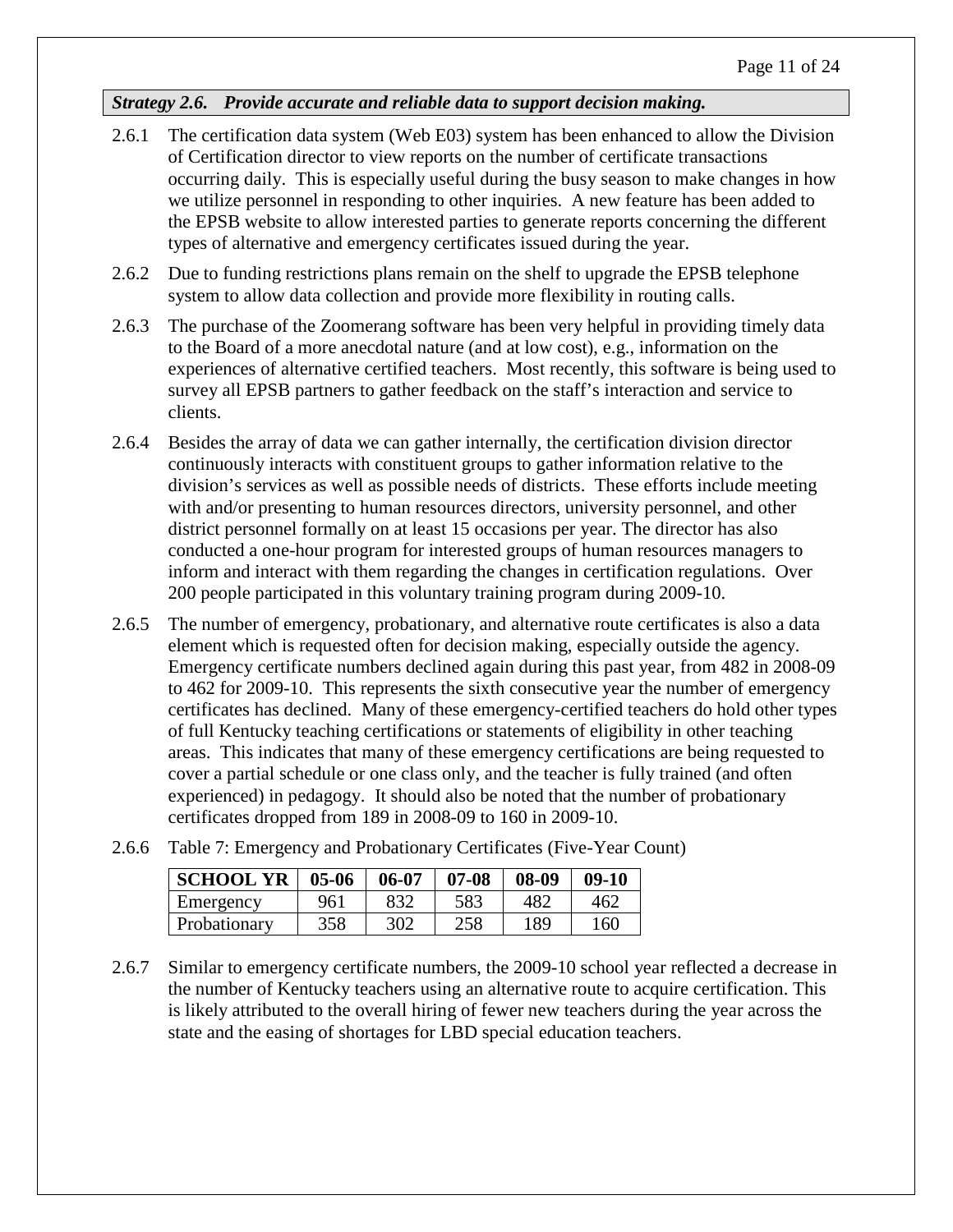| <b>DESCRIPTION</b>                        | $05-06$ | 06-07 | $07-08$ | 08-09 | $09-10$ |
|-------------------------------------------|---------|-------|---------|-------|---------|
| Option 1 - Exceptional Work Experience    | 33      | 41    | 17      | 17    | 23      |
| <b>Option 2 - Local District Training</b> | 14      | 22    | 21      | 22    | 23      |
| <b>Option 3 - College Faculty</b>         | 32      | 29    | 42      | 35    | 32      |
| Option 4 - Adjunct Instructor             | 89      | 78    | 91      | 74    | 63      |
| Option 5 - Veteran of the Armed Forces    | 22      | 30    | 38      | 35    | 18      |
| Option 6 - University Based               | 1794    | 1933  | 1876    | 1652  | 1517    |
| Option 7 - University Institute           |         | 6     | 14      | 9     | 3       |
| Grand Total by School Year                | 1984    | 2139  | 2099    | 1844  | 1679    |

2.6.8 Table 8: Alternative Routes to Certification (Five-Year Count)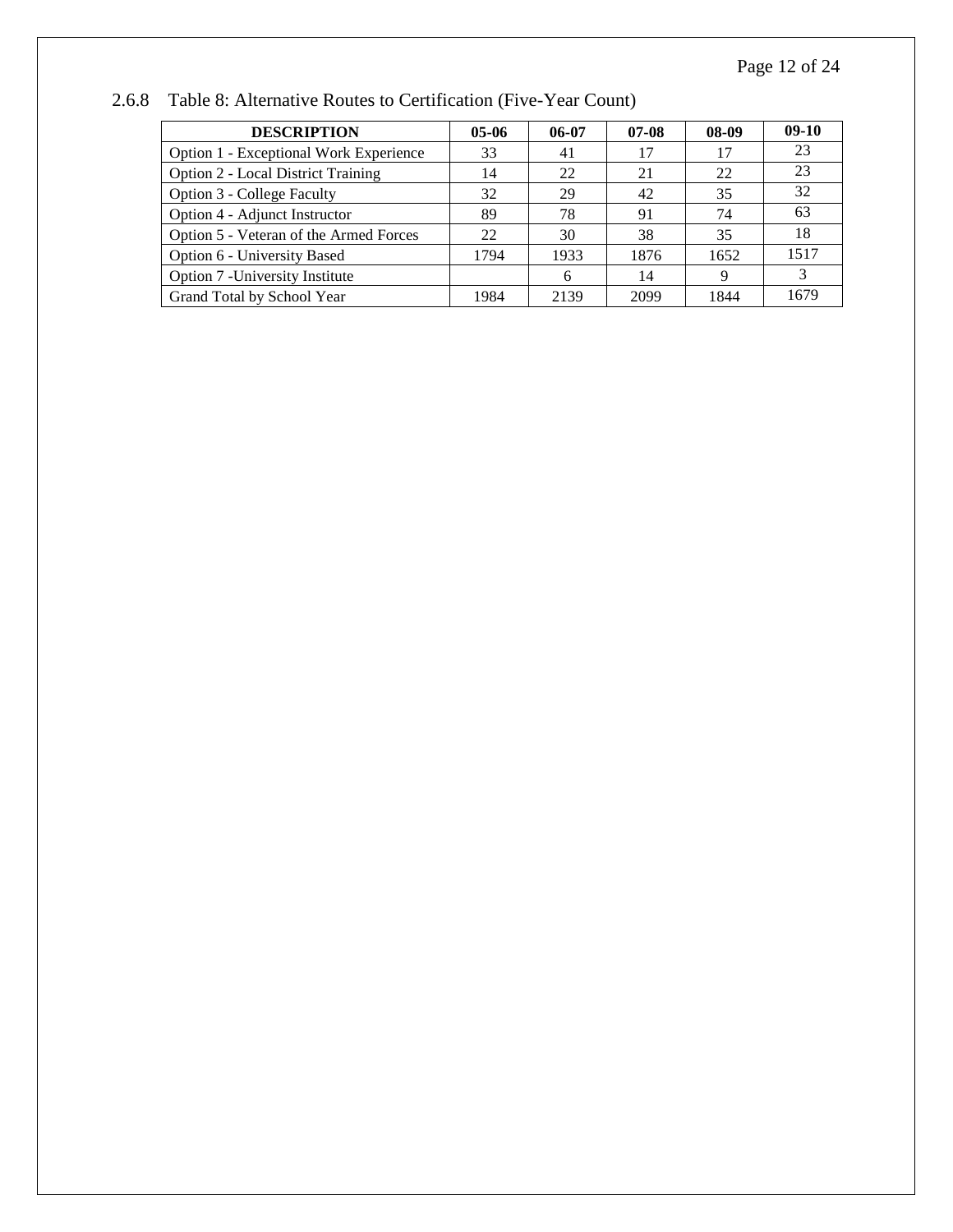# **Goal 3:**

#### **Every credentialed educator exemplifies behaviors that maintain the dignity and integrity of the profession by adhering to established law and EPSB Code of Ethics.**

#### *Strategy 3.1. Promote awareness of the EPSB Code of Ethics.*

- 3.1.1. The Code of Ethics is included in the program guidelines and review of all preparation programs.
- 3.1.2. The Code of Ethics will be part of the accreditation process for fall 2010 and spring 2011.
- 3.1.3. An electronic copy of the Professional Code of Ethics brochure is posted on the EPSB website and copies are mailed to any school districts and institutions of higher learning that request them to ensure that each teacher has access to a copy of the code.
- 3.1.4. In the fall of 2009, Zenaida Smith's Advanced Spanish class translated into Spanish the Professional Code of Ethics and the procedures for filing a complaint. The translations are now posted on the EPSB's website for Spanish speaking parents.
- 3.1.5. The EPSB Division of Legal Services continues to provide Ethics Seminars for student teachers and practicing teachers at school districts, colleges, and universities throughout the state. Seminars took place at the following locations during the 2009-2010 school year:
	- Alice Lloyd College Two visits
	- Boone County Schools Two visits
	- Brescia College Two visits
	- Campbell County Schools
	- Campbellsville University Two visits
	- Centre College
	- Eastern Kentucky University Two visits
	- Education Law Association Annual Conference
	- Elizabethtown KEA
	- Jessamine County Schools Two visits
	- Georgetown College
	- Kentucky Association of School Administrators Conference
	- Kentucky Wesleyan University Two visits
	- Laurel County Public Schools
	- Morehead State University
	- Murray State University Two visits
	- Paintsville Independent
	- Pikeville College
	- Silver Grove Independent Schools
	- Thomas More College
	- Union College Two visits
	- University of the Cumberlands Two visits
	- Western Kentucky University Four visits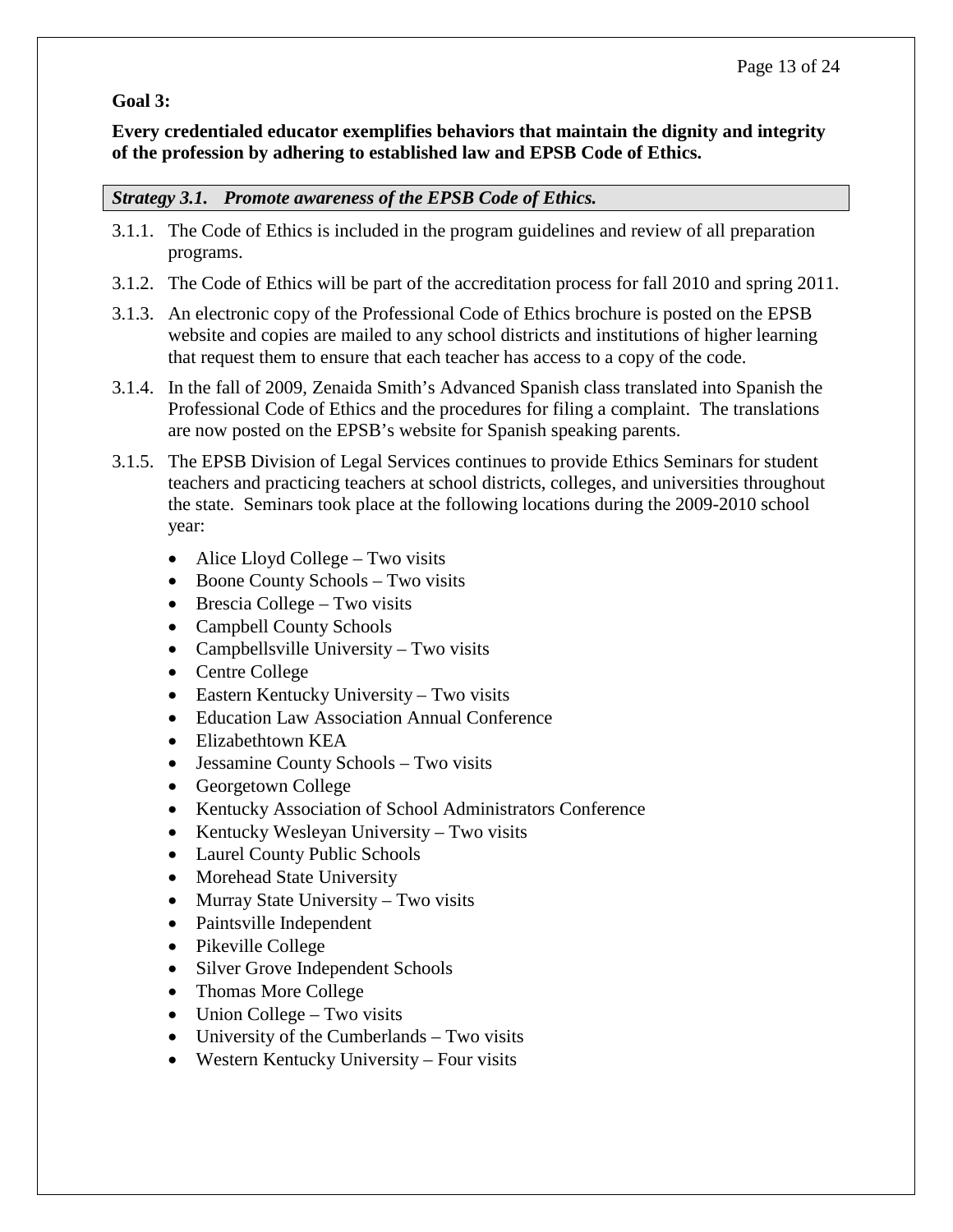#### *Strategy 3.2. Maintain an accurate data base of misconduct and character and fitness cases.*

- 3.2.1. In October of 2007, the EPSB Division of Legal Services began utilizing the new Legal Case Tracking System (LCTS). Developed by the EPSB technology branch, the LCTS replaced the existing Microsoft Access data system which had been in use since January of 2000. The LCTS system is designed to aid in increasing the overall efficiency of Legal Services, as well as to collect data to better advise the Board on issues relating to teacher misconduct.
- 3.2.2. Staff continues to perfect the LCTS system.

#### *Strategy 3.3. Present in a timely manner all cases for review to the EPSB.*

- 3.3.1 239 disciplinary cases were initiated in calendar year 2009, and 234 character and fitness cases were opened for the EPSB's review. As of June 30, 2010, 142 disciplinary cases and 136 character and fitness cases have been opened for the current calendar year. When a case is initiated against an educator, the educator is given 30 days to submit a rebuttal, and then the case is prepared for review by the Board.
- 3.3.2 The EPSB reviewed 239 disciplinary cases during 2009. The EPSB dismissed 39 cases (16%), voted to hear 112 cases (47%), and deferred 43 cases (18%) for training or more information. The EPSB chose to admonish 45 educators (19%).
- 3.3.3 As of June 30, 2010, there are 204 pending cases referred by the EPSB to a hearing.
- 3.3.4 218 applications were presented to the EPSB in 2009 for character and fitness review. The EPSB approved 212 of those applications, denied 3 applications, and deferred 3.
- 3.3.5 In 2009, the EPSB revoked 23 certificates and suspended 38 certificates. 115 cases were resolved by agreed orders, and the EPSB issued 6 final orders: two orders requiring training and a one year suspension; three orders revoking; and one order with a four day suspension.

# *Strategy 3.4. Maintain a focus on continuous improvement of all hearing procedures.*

- 3.4.1 During the fall of 2009, four (4) EPSB attorneys attended the annual conference for educator misconduct conducted by the National Association for State Directors of Teacher Education and Certification (NASDTEC) Professional Practices Institute in Albuquerque, New Mexico. Focusing on teacher certification and misconduct, this conference has continued to be an excellent opportunity for the EPSB attorneys to not only showcase the EPSB's work but also to learn about laws and procedures used in other states.
- 3.4.2 In June of 2010, two (2) EPSB attorneys attended the Office of the Attorney General Administrative Hearings Branch training, "Administrative Hearings Before State Boards and Agencies: A Training Course for Hearing Officers and Participants in Administrative Hearings." In addition to this training, attorneys have also attended various seminars sponsored by state education organizations and educational cooperatives on a variety of educational law issues in order to become better versed in the state and federal laws governing education.
- 3.4.3 The full-time staff of the Division of Legal Services constantly reviews internal procedures to ensure that all educators are treated fairly during the disciplinary process.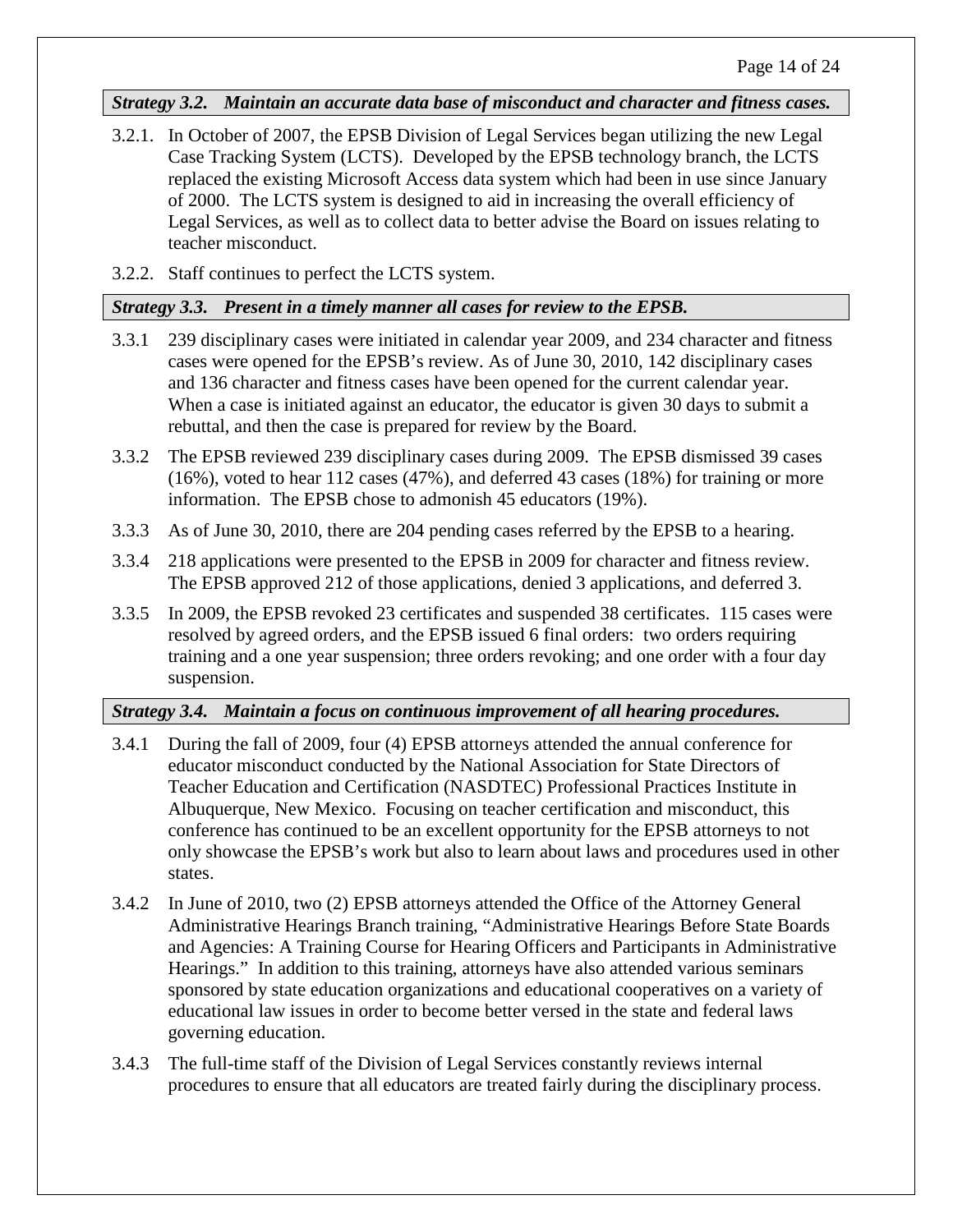Staff attends training regarding the administrative hearing process on an annual basis when fiscally permissible.

*Strategy 3.5. Provide accurate and reliable data to support decision making.*

- 3.5.1. The EPSB Kentucky Educator Certification Inquiry (KECI) allows the public to view the suspension or revocation status of an educator's certificate.
- 3.5.2. KECI also permits administrators responsible for personnel within each district to view whether a disciplinary case is currently pending against an educator.
- 3.5.3. In compliance with the EPSB's August 2004 policy change, individuals whose certificates are revoked or suspended continue to submit their certificates to the EPSB. Any certificate subsequently issued to anyone whose certificate was previously revoked or suspended now includes "Revoked" or "Suspended" and the relevant timeframe on the face of the certificate. This assists district authorities in making well-informed hiring decisions.
- 3.5.4. See item 3.2.1 regarding the development of a computer application that will provide better information for overall program improvement and support Board decisions.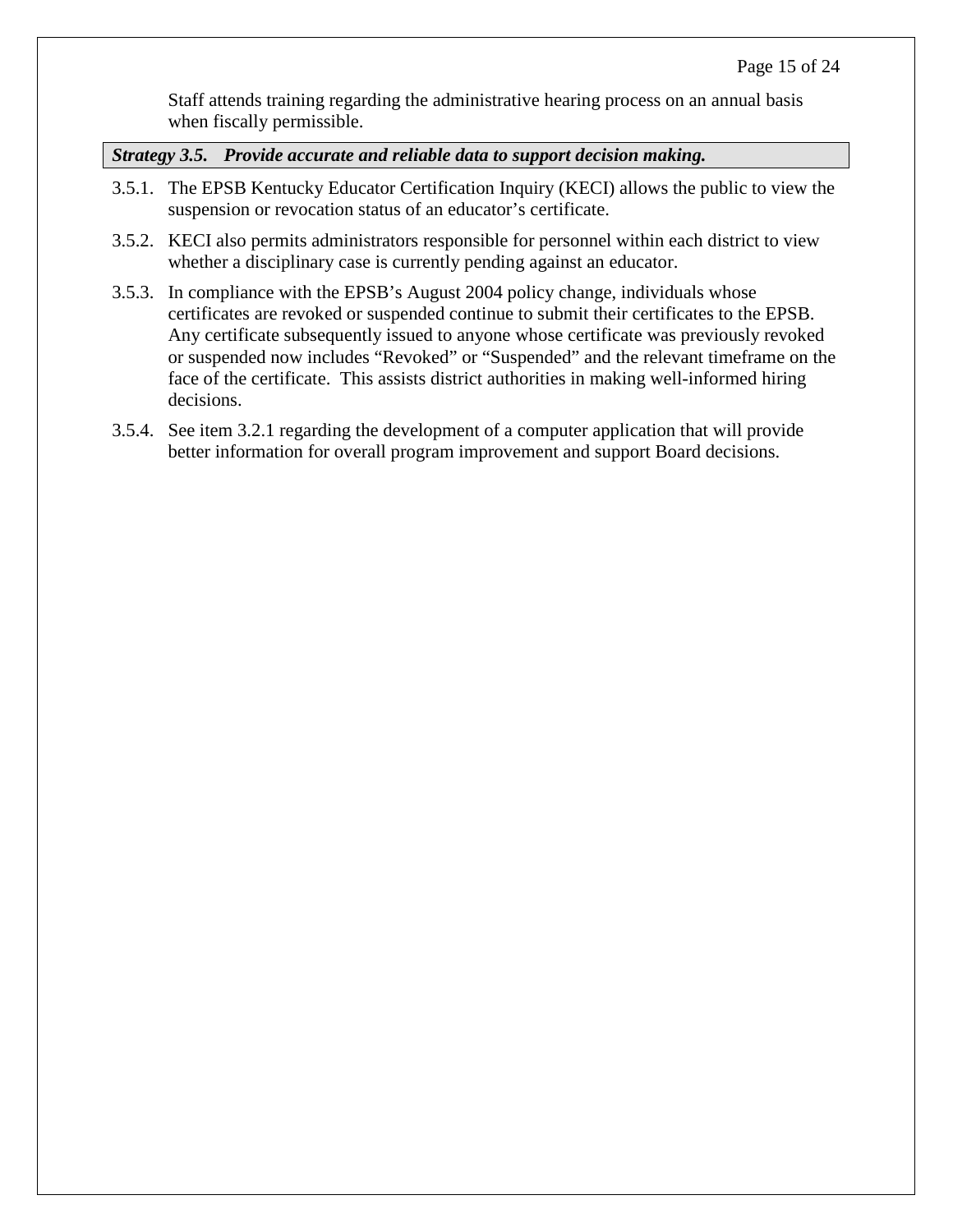# **Goal 4:**

**Every credentialed educator participates in a high quality induction into the profession and approved educational advancement programs that support effectiveness in helping all students achieve.**

*Strategy 4.1. Develop and utilize reliable measures of teacher effectiveness and student achievement that may be used in evaluation of induction and professional advancement activities.*

- 4.1.1 The KTIP IECE training module is being updated in order to improve the ability of all new beginning teacher committee members to evaluate an intern's performance on the TPA. KTIP incorporated a train-the-trainers model for all experienced trainers and to allow for university and district partnerships.
- 4.1.2 Test reviews and standard setting studies have been scheduled for selected assessments according to established criteria as indicated in 2.4.
- 4.1.3 The Continuing Education Option (CEO) has been revised. Additional components have been added to include a leadership project based on student learning results and graduate courses that align to the goals and objectives of the CEO Plan. CKEC, KEDC, Anderson County, and Jessamine County have signed sponsor agreements and begun the first cohorts.

## *Strategy 4.2. Ensure that every new teacher and principal has a high quality induction experience while demonstrating knowledge and skills that support student learning.*

- 4.2.1 The online Kentucky Teacher Internship Program (KTIP) homework assignment required as a prerequisite to the face-to-face KTIP committee training continues to be a part of the training process.
- 4.2.2 KTIP IECE train-the-trainers sessions will be held to update primary IECE trainers and those IECE university-assigned trainers with current training materials developed in response to needs identified by those serving on the committees.
- 4.2.3 For the 2009-2010 school year, 38 colleges and universities reported having student teachers in Kentucky. In addition to the 28 Kentucky institutions having student teachers, there were students from 10 out-of-state institutions (Austin Peay State University, Hanover College, Indiana University-Southeast, Lincoln Memorial University, Marshall University, Ohio University-Ironton, Shawnee State University, University of Cincinnati, University of Tennessee-Martin, and Xavier University (Ohio).
- 4.2.4 Due to budget constraints meetings for KTIP university coordinators to offer guidance and make recommendations to the EPSB on issues regarding KTIP will now be held once a year instead of 3 or 4 times.
- 4.2.5 During the 09–10 school year 272 interns were denied KTIP due to the budget: Fall 3, Full-year 80, and Spring 189. These interns will have preference for placement this fall.
- 4.2.6 The General Assembly did not fund the Kentucky Principal Internship Program (KPIP) this biennium.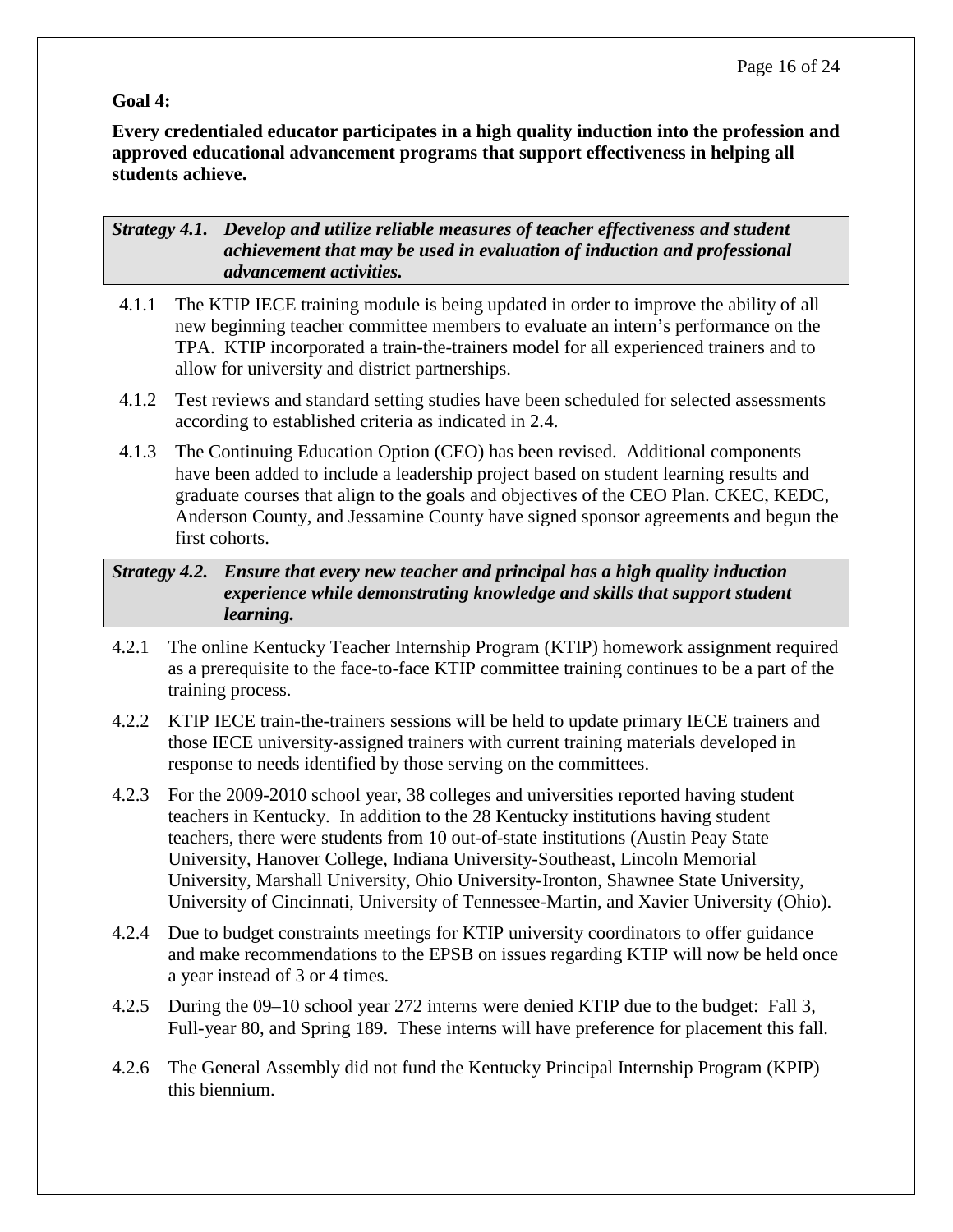| <b>Number of KTIP Interns</b> |           |           |             |       |                         |  |
|-------------------------------|-----------|-----------|-------------|-------|-------------------------|--|
| Year                          | Fall Only | Full-Year | Spring Only | Total | Full-Year<br>Equivalent |  |
|                               |           |           |             |       |                         |  |
| 2005-2006                     | 424       | 2455      | 482         | 3361  | 2908                    |  |
| 2006-2007                     | 434       | 2347      | 448         | 3229  | 2788                    |  |
| 2007-2008                     | 411       | 2289      | 356         | 3056  | 2673                    |  |
| $*2008-$                      |           |           |             |       |                         |  |
| 2009                          | 345       | 2244      | 16          | 2605  | 2424                    |  |
| 2009-2010                     | 31        | 2399      | 17          | 2447  | 2423                    |  |

4.2.7 Table 9: Five-Year KTIP Interns Count

4.2.8 Table 10: Five-Year Unsuccessful KTIP Interns Count

| <b>Unsuccessful KTIP Interns</b> |    |  |  |  |
|----------------------------------|----|--|--|--|
| Number<br>Year                   |    |  |  |  |
| 2005-2006                        | 32 |  |  |  |
| 2006-2007                        | 34 |  |  |  |
| 2007-2008                        | 18 |  |  |  |
| 2008-2009                        | 22 |  |  |  |
| 2009-2010                        | 18 |  |  |  |

4.2.9 For the 2009-2010 school year, we had 38 colleges and universities who reported having student teachers in Kentucky. In addition to the 28 Kentucky institutions having student teachers, there were students from 10 out-of-state institutions (Austin Peay State University, Hanover College, Indiana University-Southeast, Lincoln Memorial University, Marshall University, Ohio University-Ironton, Shawnee State University, University of Cincinnati, University of Tennessee-Martin, and Xavier University (Ohio).

|  |  | 4.2.10 Table 11: Payment of Cooperating Teachers |  |  |  |
|--|--|--------------------------------------------------|--|--|--|
|--|--|--------------------------------------------------|--|--|--|

| School Year | Total<br>Amount to<br>Distribute | No. of<br>Student<br>Teachers | No. of<br>Vouchers<br>Emailed* | No. of<br><b>Teachers</b><br>Paid | Amount Paid<br>Per Week** | <b>Amounts Paid Out</b>                                               |
|-------------|----------------------------------|-------------------------------|--------------------------------|-----------------------------------|---------------------------|-----------------------------------------------------------------------|
| 2005-2006   | \$700,000.00                     | 2,539                         | 3,688                          | 3,117                             | \$19.62                   | Low Amount- $-$ \$19.62<br>High Amount--\$627.84<br>Average--\$224.38 |
| 2006-2007   | \$700,000.00                     | 2.466                         | 4096                           | 3209                              | \$19.42                   | Low Amount- $19.42$<br>High Amount--\$621.44<br>Average--\$220.69     |
| 2007-2008   | \$700,000.00                     | 2,705                         | 4,282                          | 3,424                             | \$18.40                   | Low Amount- $-$ \$18.40<br>High Amount--\$588.80<br>Average--\$203.32 |
| 2008-2009   | \$522,400.00                     | 2655                          | 4,451                          | 3,592                             | \$13.40                   | Low Amount- $-$ \$13.40<br>High Amount--\$428.80<br>Average--\$143.38 |
| 2009-2010   | \$506,700.00                     | 2587                          | 4,190                          | 3,390                             | \$13.34                   | Low Amount--\$13.34<br>High Amount--\$427.16<br>Average--\$147.55     |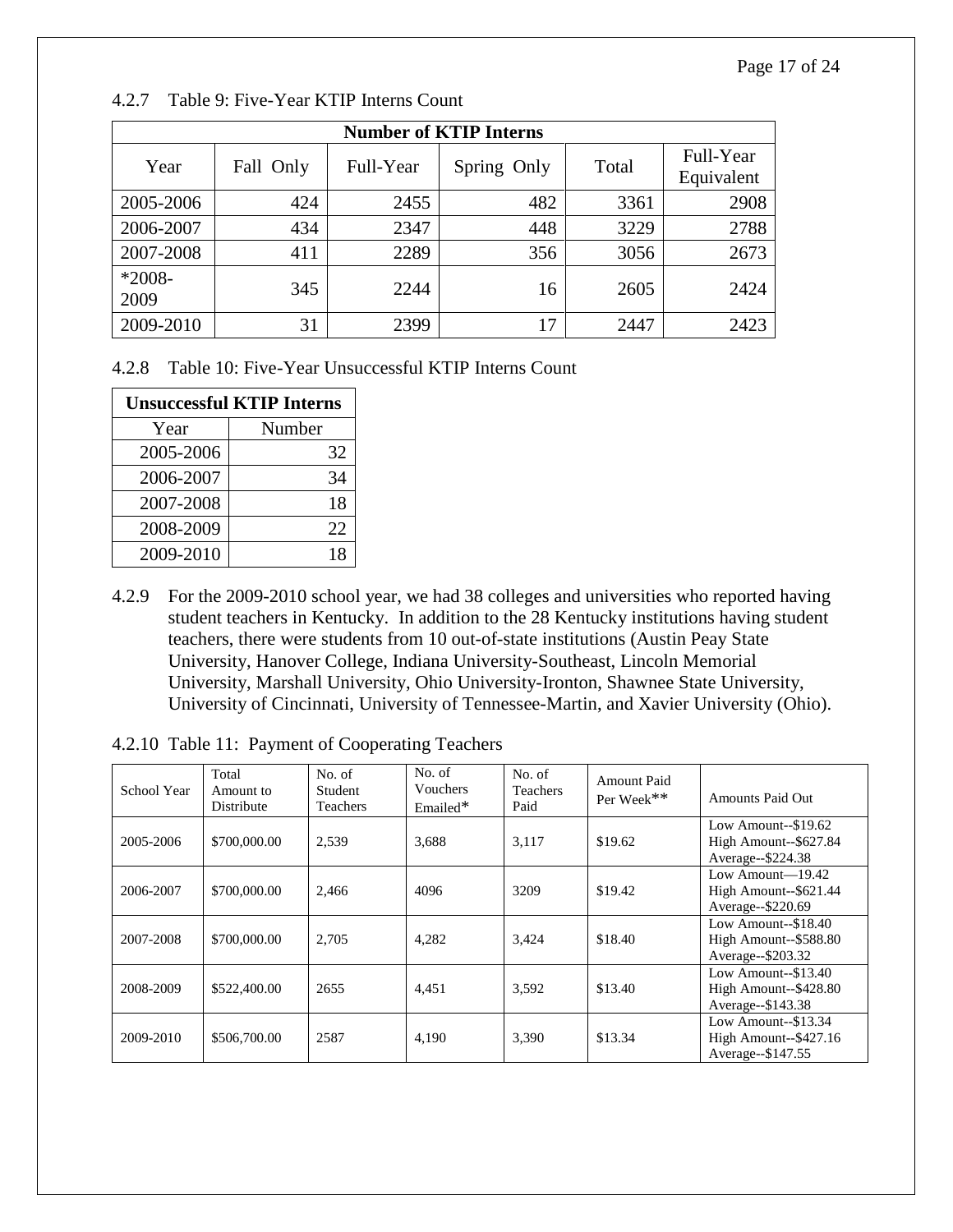4.2.11 2009-2010 was the tenth year of the Cooperating Teacher/Student Teacher Payment Program. This is the fourth year we have administered the electronic signature program and utilized the student teacher information supplied by the institutions of higher learning submitted on the annual IHE reports. This allows the EPSB to monitor and enforce 16:KAR 5:040, by ensuring that each teacher who supervised a student teacher meets the state requirements. In addition, the Web based program helps us to ensure that teachers who supervise student teachers will receive compensation for doing so.

| <b>Courses on KyEducators.org</b> |         |                                                           |  |
|-----------------------------------|---------|-----------------------------------------------------------|--|
| Course ID                         | Section | <b>TITLE</b>                                              |  |
| APPSL101                          | 01      | Administrative Preparation Programs School Law            |  |
| <b>CEO 300</b>                    | $01-07$ | CEO: Building the Plan                                    |  |
| <b>KPT 200</b>                    | 02 & 03 | Kentucky Principal ONLINE Test & Study Guide              |  |
| <b>KPT 100</b>                    | 32      | Kentucky Principal Test & Study Guide (Paper/Pencil Test) |  |
| <b>KTIP 200</b>                   | 06      | KTIP TPA Face-to-Face Training Homework                   |  |
| <b>NBT 100</b>                    | 01      | National Board for Professional Teaching Standards        |  |
| <b>NBT 101</b>                    | 01      | <b>NBPTS:</b> Orientation                                 |  |
| NT 100                            | 03      | New-to-Kentucky Teacher                                   |  |
| <b>STO 100</b>                    | 02      | <b>Substitute Teacher Orientation</b>                     |  |

|  |  | 4.2.12 Table 12: Current Courses on KyEducators.org |
|--|--|-----------------------------------------------------|
|--|--|-----------------------------------------------------|

#### *Strategy 4.3. Ensure that high quality mentoring and support services are provided for teachers seeking National Board for Professional Teaching Standards certification.*

- 4.3.1. Kentucky has 1,839 teachers who hold National Board certification.
- 4.3.2. Kentucky continues to rank in the top 12 nationally for NBCTs, outpacing the national average for growth.
- 4.3.3. National Board: For FY09-10 EPSB contracted with 15 NBPTS candidate support providers across the state. These included six educational cooperatives and nine local school districts.
	- Central Kentucky Education Cooperative (CKEC)
	- Green River Regional Educational Cooperative (GRREC)
	- Kentucky Education Development Cooperative (KEDC)
	- Northern Kentucky Cooperative for Educational Services (NKCES)
	- Ohio Valley Education Cooperative (OVEC)
	- Western Kentucky Educational Cooperative (WKEC)
	- Franklin County Public Schools
	- **Marion County Public Schools**
	- Favette County Public Schools
	- **Jefferson County Public Schools**
	- **Muhlenberg County Public Schools**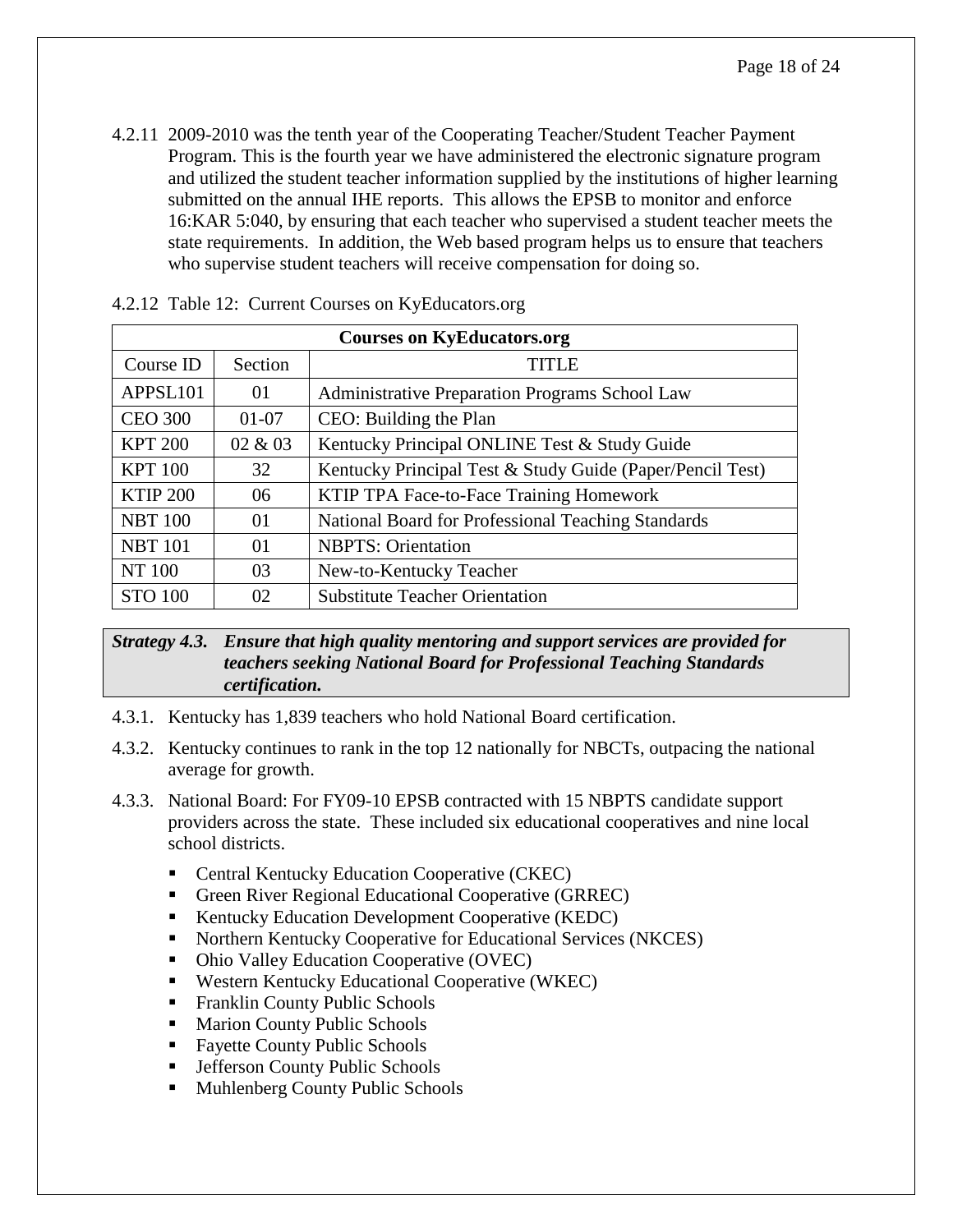- Oldham County Public Schools
- **Simpson County Public Schools**
- **Logan County Public Schools**
- **McCracken County Public Schools**

#### 4.3.4. Table 13: Five-Year Results on Successful NBPTS Candidates

| <b>National Board Candidates &amp; Certified Teachers</b> |                                                           |                                                                                        |  |  |  |
|-----------------------------------------------------------|-----------------------------------------------------------|----------------------------------------------------------------------------------------|--|--|--|
| Year                                                      | Number of Kentucky<br><b>National Board</b><br>Candidates | Number of<br>Kentucky<br><b>Teachers</b><br>Receiving<br><b>NBPTS</b><br>Certification |  |  |  |
| 2004-2005                                                 | 387                                                       | 166                                                                                    |  |  |  |
| 2005-2006                                                 | 477                                                       | 221                                                                                    |  |  |  |
| 2006-2007                                                 | 488                                                       | 250                                                                                    |  |  |  |
| 2007-2008                                                 | 438                                                       | 230                                                                                    |  |  |  |
| 2008-2009                                                 | 493                                                       | 227                                                                                    |  |  |  |
| Total                                                     | 2.283                                                     |                                                                                        |  |  |  |

*Strategy 4.4. Ensure that the Continuing Education Option for rank change program maintains appropriate rigor while demonstrating advanced knowledge and skills that support student learning.*

4.4.1. The Continuing Education Option (CEO) was reconstructed to align more closely to the teacher as leader model. The four phases of the CEO maintain a focus on student achievement based on goals and objectives and data analysis. A leadership project has been incorporated to capture growth of teacher leadership skills based on student results. A minimum of six graduate level credit hours that align to the goals and objectives has been included. Specific templates and examples of research-based practices have been incorporated to ensure that teachers communicate effectively and efficiently. An additional scoring of the CEO Plan has been added to ensure that candidates create measureable outcomes prior to implementing the CEO plan.

| 4.4.2. Table 14: Five-Year Continuing Education Option (CEO) Data |  |
|-------------------------------------------------------------------|--|
|-------------------------------------------------------------------|--|

| <b>CEO Completion and Rank Change Data by Year</b> |        |         |       |  |  |
|----------------------------------------------------|--------|---------|-------|--|--|
| Year                                               | Rank I | Rank II | Total |  |  |
| 2004-2005                                          | 26     | 19      | 45    |  |  |
| 2005-2006                                          | 11     | 9       | 20    |  |  |
| 2006-2007                                          | 55     | 63      | 118   |  |  |
| 2007-2008                                          | 80     | 41      | 121   |  |  |
| 2008-2009                                          | 75     | 51      | 126   |  |  |
| 2009-2010                                          | 37     | 35      | 72    |  |  |
| Total                                              | 284    | 218     | 502   |  |  |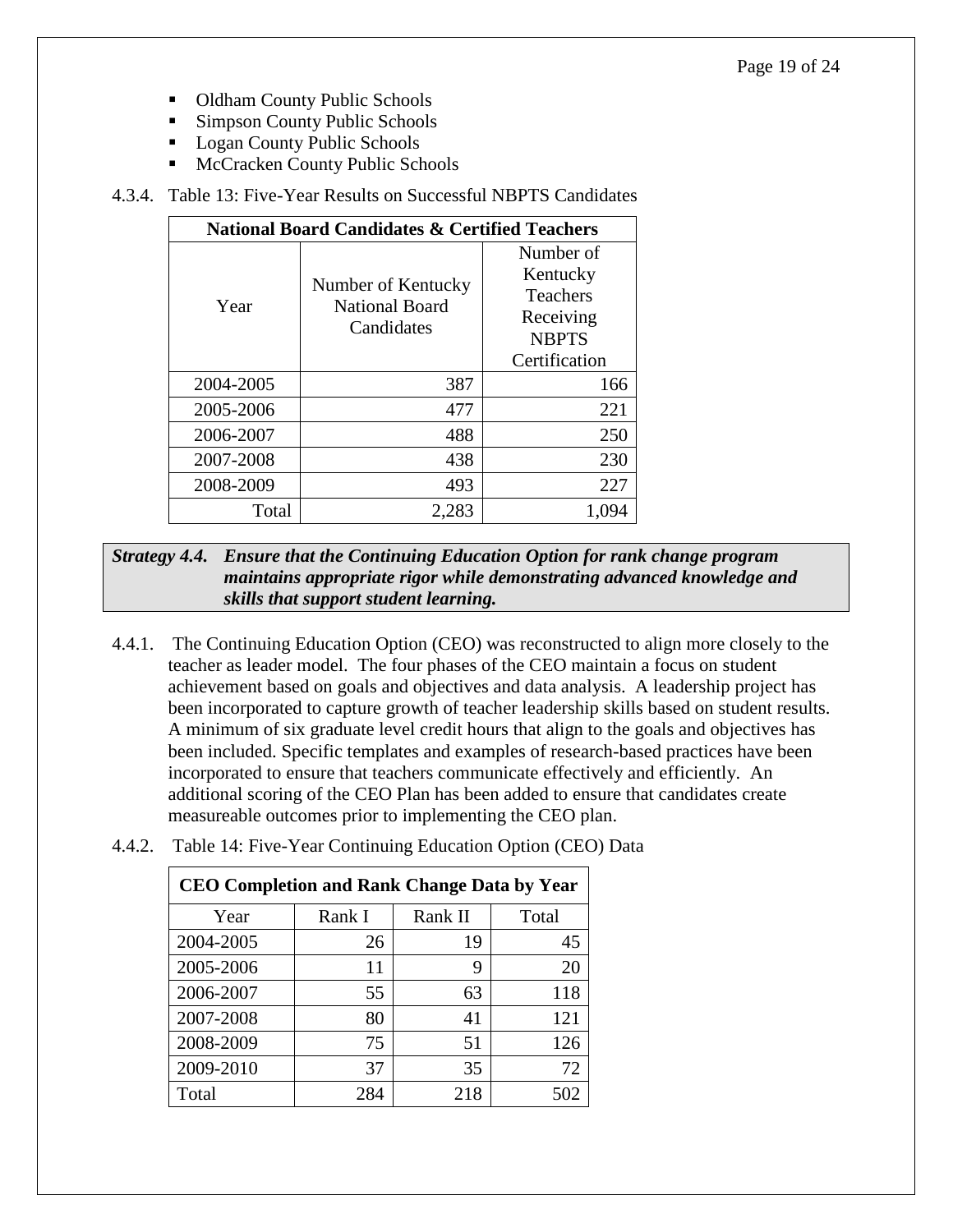| 2009-2010 CEO Seminar Sponsors |                |                            |                   |  |
|--------------------------------|----------------|----------------------------|-------------------|--|
| <b>Seminar</b>                 |                | <b>Number of Number of</b> | Number of         |  |
| Sponsor                        | <b>Cohorts</b> | <b>Coaches</b>             | <b>Candidates</b> |  |
| <b>CKEC</b>                    |                |                            | l X               |  |
| <b>KEDC</b>                    |                |                            |                   |  |
| Jessamine Co                   |                |                            |                   |  |
| Anderson Co                    |                |                            |                   |  |

# 4.4.3. Table 15: Current 2009-2010 Sponsors of CEO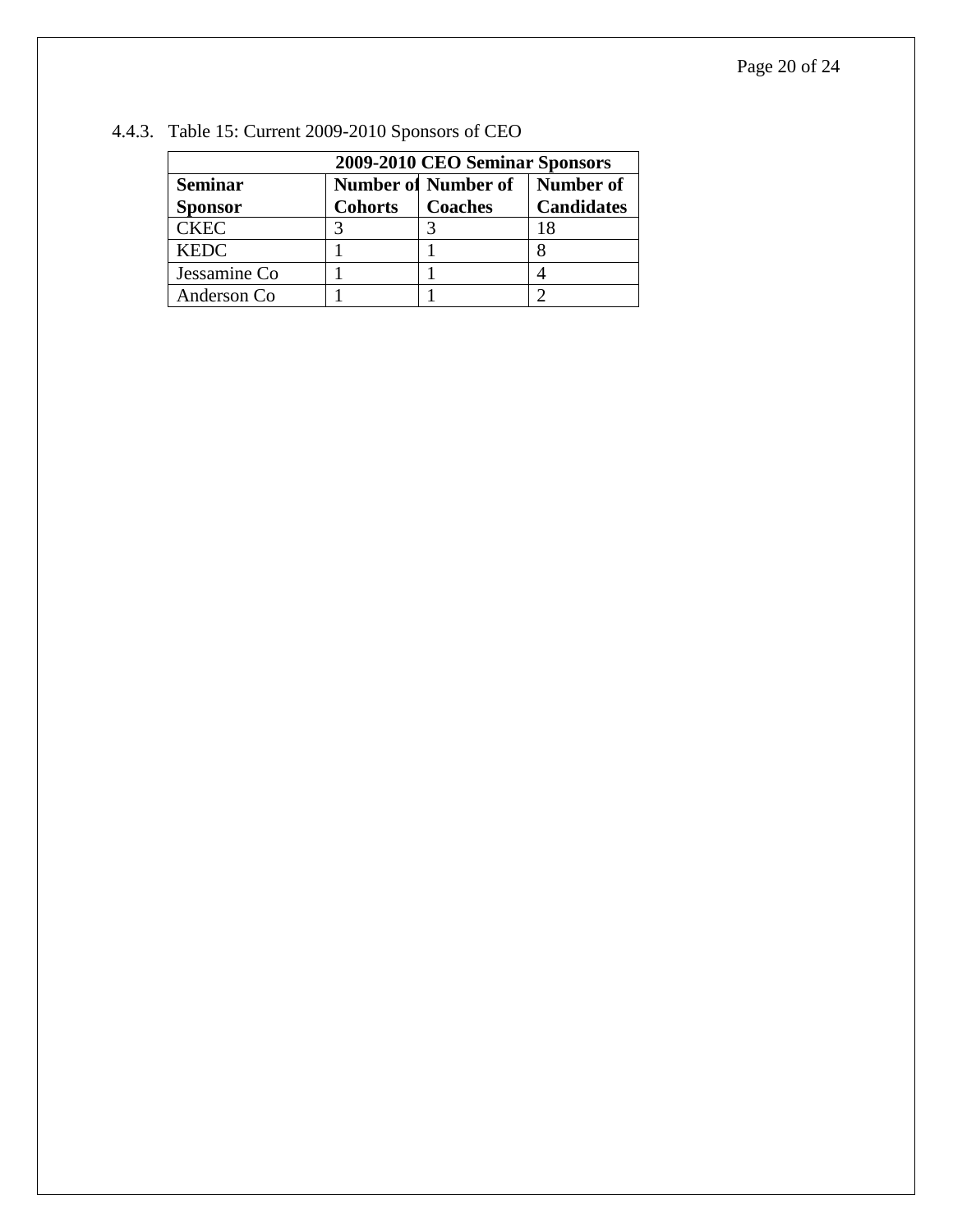#### **Goal 5**

**The EPSB shall be managed for both effectiveness and efficiency, fully complying with all statutes, regulations and established federal, state, and agency policies.** 

#### *Strategy 5.1. Maintain a qualified and diverse EPSB workforce.*

- 5.2.1. Two vacancies from employee retirements from the previous year were not filled due to budget restrictions.
- 5.2.2. Restructuring the use of contract attorneys resulted in hiring two fulltime contract lawyers. The result of these changes has been a significant reduction in the backlog of open educator misconduct cases.
- 5.1.2 Currently 18 percent of the EPSB state employees are minorities. 30 percent of our employees are male and 70 percent are female.

# *Strategy 5.2. Ensure that all personnel are experiencing life-long learning and professional experiences that support their professional growth.*

Staff attended:

- INTASC conference, Alexandria, VA September 2009
- Continuous Assessment for Student Learning, Galt House, Louisville
- Pritchard Committee Conference, Frankfort November 2009
- SB 1 Deployment meetings, Fall 2009 Spring 2010
- Legislative Education Committee meetings
- Race to the Top Grant discussions, Fall 2009 Spring 2010
- KACTE Conference, March 2010
- Unbridled Learning Summit, Louisville, April 2010
- Teacher Leader Standards meeting, ETS, Princeton, NJ Spring 2010
- SREB Conference, Atlanta, GA May 2010
- Praxis Client Conference, May 2010
- Teacher Quality Workshop, Alexandria, VA May 2010
- NASDTEC conference, Indianapolis, June 2010
- Governor's Task Force on Transforming Education in KY, Fall 2009 Spring 2010;
- Monthly meetings of all eight education cooperatives
- AACTE Conference in Atlanta
- Gifted and Talented Advisory Council meetings and symposia
- Kentucky Association of Colleges of Teacher Education
- P-20 Data Collaborative
- University of Kentucky's P-20 Lab presentation
- Council on Postsecondary Education's presentation regarding RT3
- Kentucky Department of Education's SB1 committees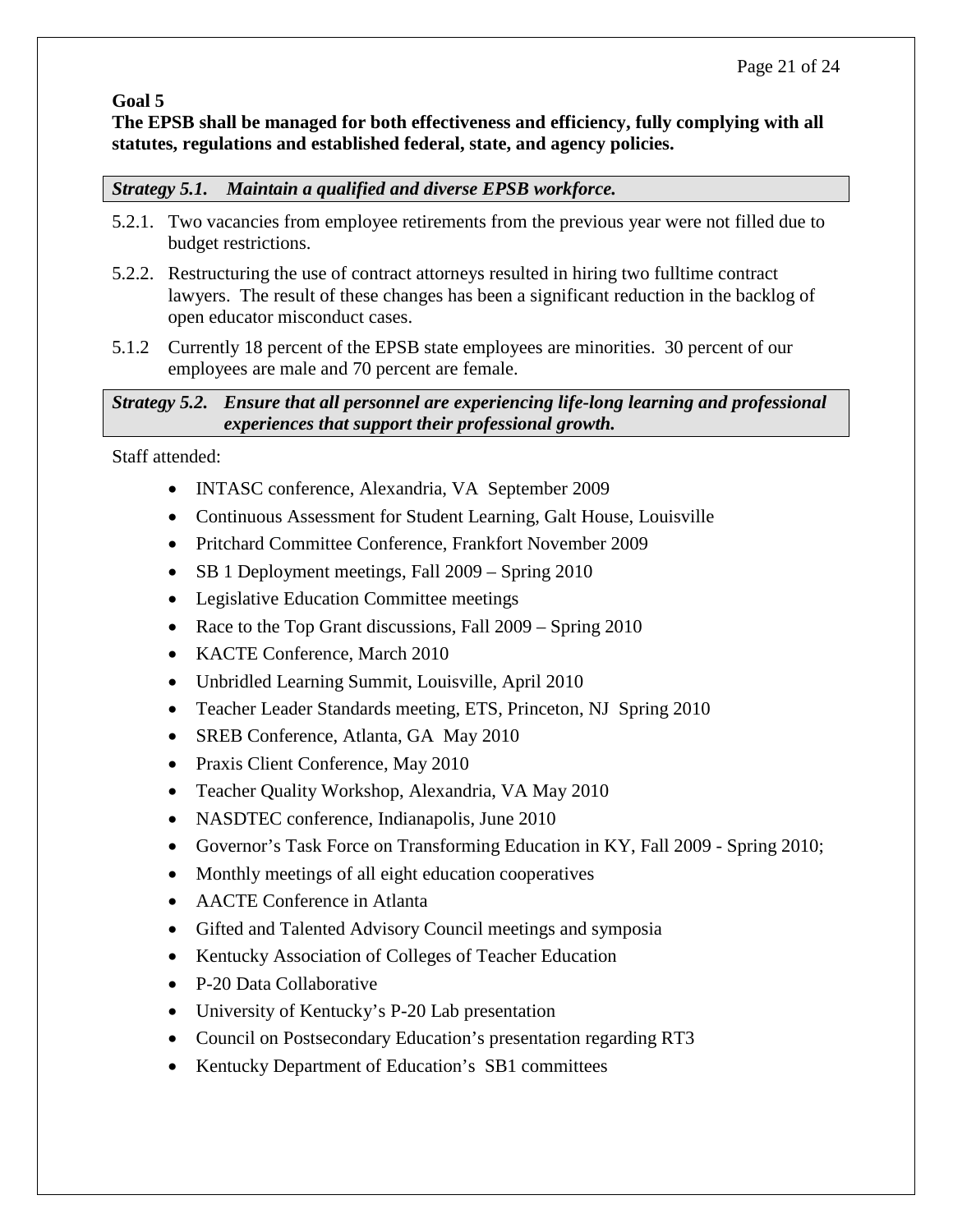- KDE and CPE review of the national Common Core Standards and Career and College Readiness Standards
- Interstate New Teacher Assessment and Support Consortium (INTASC)
- Middle School Forum
- IHE Special Education Consortium in collaboration with KDE
- Special Education Directors meeting
- Kentucky Department of Education's Parent Advisory Group for Special Education
- Committee for Mathematics Achievement
- NCATE Partnership meeting
- NCATE Unit Accreditation Board
- Association of Independent Kentucky Colleges and Universities
- Eastern Kentucky University Doctoral Symposium and Dissertation Workshop
- Council on Postsecondary Education's Deans meetings
- IHE Foreign Language faculty meeting
- KACTE and the Mathematics Education Research Committee's statewide summit with KDE
- Kentucky Association of Teacher Educators (KATE)
- Collaborative Center for Literacy Development
- The Learning Depot steering committee
- 5.2.1 Presentations were made by various EPSB staff members at the following:
	- KACTE spring, summer and fall conferences
	- CEO orientation and information sessions held by PLA staff for Coops and individual districts fall of 2009
	- SRATE Regional Conference in Fall 2009 in Louisville
	- NCATE Regional Conference in Louisville
	- Early Childhood Summer Institute, update on the Teacher Leader Master's
	- Committee on Mathematics Achievement, update on the work of CRACE
	- Moderate and Severe Disabilities Work Group
	- National Association of State Boards of Education annual meeting
	- Kentucky Education Television: "Education Matters"
	- Kentucky Association of School Administrators annual conference
	- Governor's Education Task Force (Division Director Professional Learning and Assessment, panel moderator at the June 2010 session.)
	- Adoption of Common Core Standards multiagency meeting
- 5.2.2. Staff participated in the following professional development opportunities:
	- SRATE Regional Conference in Louisville
	- NCATE Regional Conference in Louisville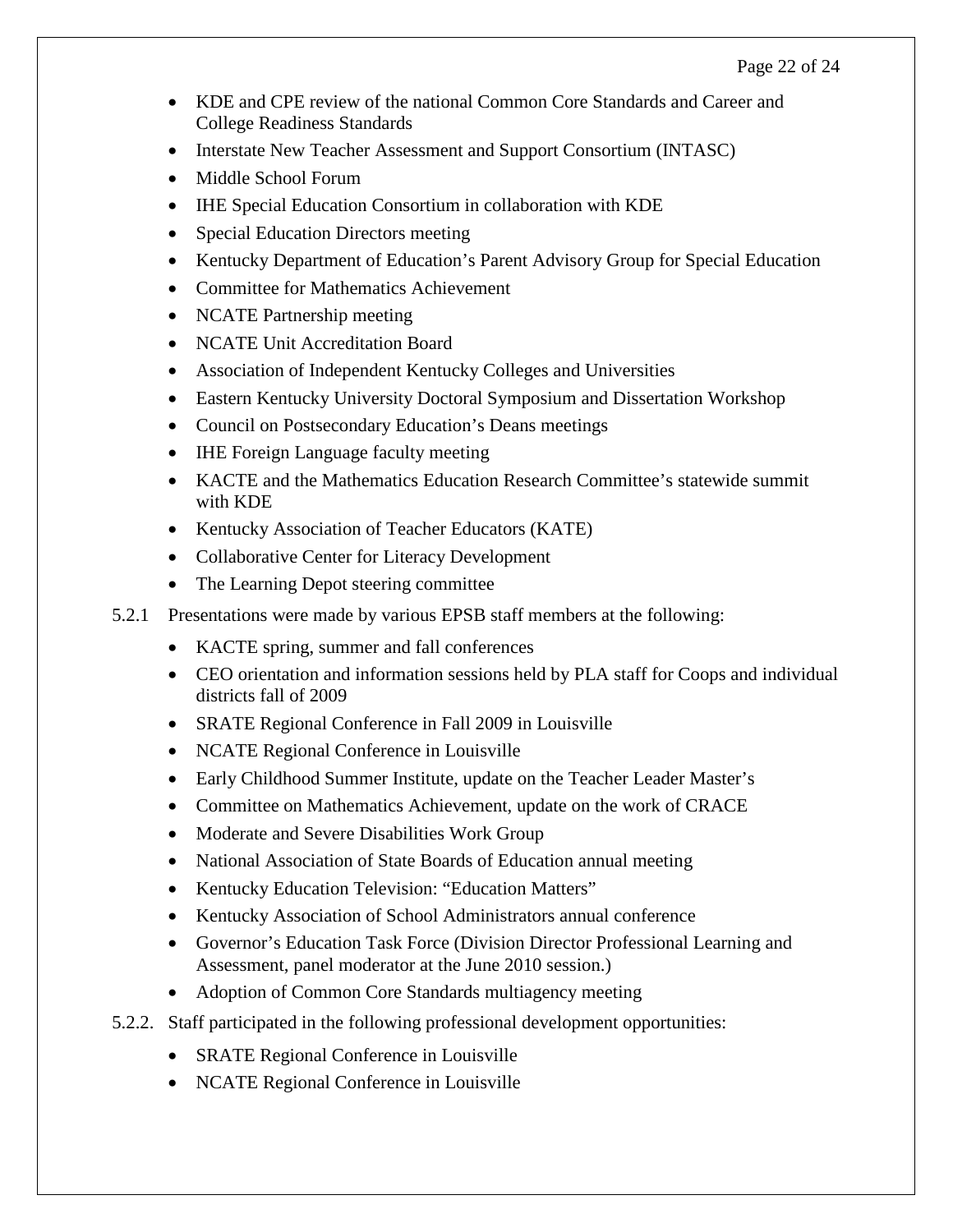- Kentucky Public Procurement Association (The deputy executive director serves as treasurer.)
- National Institute of Government Purchasing
- Striving Readers Conference
- Citizen's Police Academy in Frankfort
- Kentucky Association of Blacks in Higher Education Fall conference in Versailles: Reclaiming African American Male Achievement
- Title II HEOA Redesign report web-seminar
- NCATE National Board of Examiners visits to two universities
- INTASC review of new teacher standards in Alexandria, VA
- National Association of State Directors of Teacher Education and Certification (NASDTEC).

#### *Strategy 5.3. Seek full funding for all EPSB operations, personnel, and programs through an approved biennium budget request.*

- 5.3.1 EPSB's additional funding requests for FY 2011and FY2012 were not granted.
- 5.3.2 The Governor's Office implemented two additional budget reductions in fiscal year 2009-10: a 4.0 % reduction in July 2009 and another 3% reduction in January 2009; however, the EPSB was exempted from the second reduction in January 2009.
- 5.3.3 Additional funding was requested for KTIP and other EPSB programs from the Federal Perkins Grant administered by the Department of Career and Technical Education, from the Title II program administered by the Kentucky Department of Education, and from the American Recovery and Reinvestment Act funding through the Governor's Office and the Secretary of the Education and Workforce Development Cabinet.
- 5.3.4 \$180,000 was granted to EPSB for KTIP in fiscal year 2010 by the Department of Career and Technical Education.
- 5.3.5 \$190,000 in federal funds was granted to EPSB by the Kentucky Department of Education for the development of the P-20 Data System. Funding for this project will continue at various levels for 3 years.
- 5.3.6 Teachers participating in the NBPTS certification process received \$525,000 in federal subsidies to support the cost of NBPTS certification

# *Strategy 5.4. Provide semiannual budget reports to the EPSB*

5.4.1 A semiannual report on operating results was presented to the EPSB at the August 2009 and the January 2010 meetings, detailing the expenditures of each division and program.

*Strategy 5.5. Maintain facilities, equipment, and agency technology that support efficient and productive agency operations.*

- 5.5.1. Technology Hardware Enhancements include:
	- Purchased a Blade Enclosure with 5 Servers
	- Replaced (4) agency laptops (grant funds)
	- Replaced certificate printer